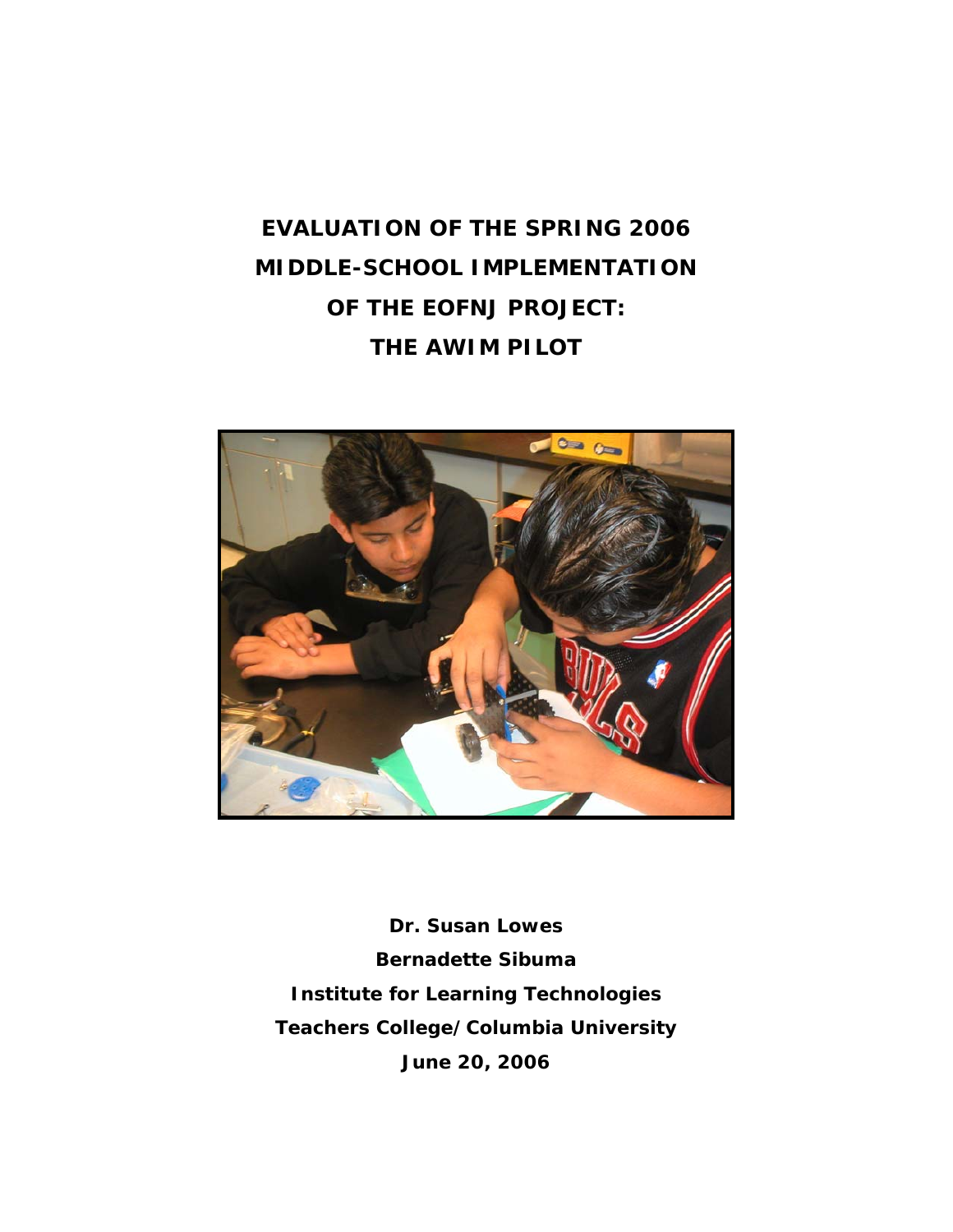The middle-school component of the EOFNJ project is an adaptation of the Society of Automotive Engineers' A World in Motion: The Design Experience – Challenge 2 (AWIM) curriculum. The pilot began with a workshop attended by twelve teachers from eleven New Jersey schools; two teachers (from one school) dropped soon after and are not included in the data below. The remaining ten teachers taught  $6<sup>th</sup>$ ,  $7<sup>th</sup>$ , and  $8<sup>th</sup>$  grade as follows:

| Grade           | $#$ teachers | Comments                                                                 |
|-----------------|--------------|--------------------------------------------------------------------------|
| 6 <sup>th</sup> | 3            | 1 technology                                                             |
| 7 <sup>th</sup> | 2            |                                                                          |
| 8th             | 3            | 1 technology                                                             |
| Mixed           | 3            | 1 Computer Education; 1<br>technology enrichment; 1 special<br>education |

They came from across New Jersey, with an emphasis on the lower performing districts:

| <b>District</b> | $#$ schools    |
|-----------------|----------------|
| A               | 2              |
| B               | $\overline{2}$ |
| C/D             |                |
| D/E             |                |
| F/G             | 3              |
| G/H             | 2              |

The AWIM curriculum was condensed into five curriculum units that would be taught over four weeks. The evaluation had several components: teachers were asked to complete a short survey at the end of each of the five units and another survey after the curriculum had been completed. In addition, although the curriculum as written had a number of embedded assessments, it had no pre- or post-tests. We therefore added one preassessment on gears and two pre-post assessments on engineering and technology that we adopted from the elementary curriculum.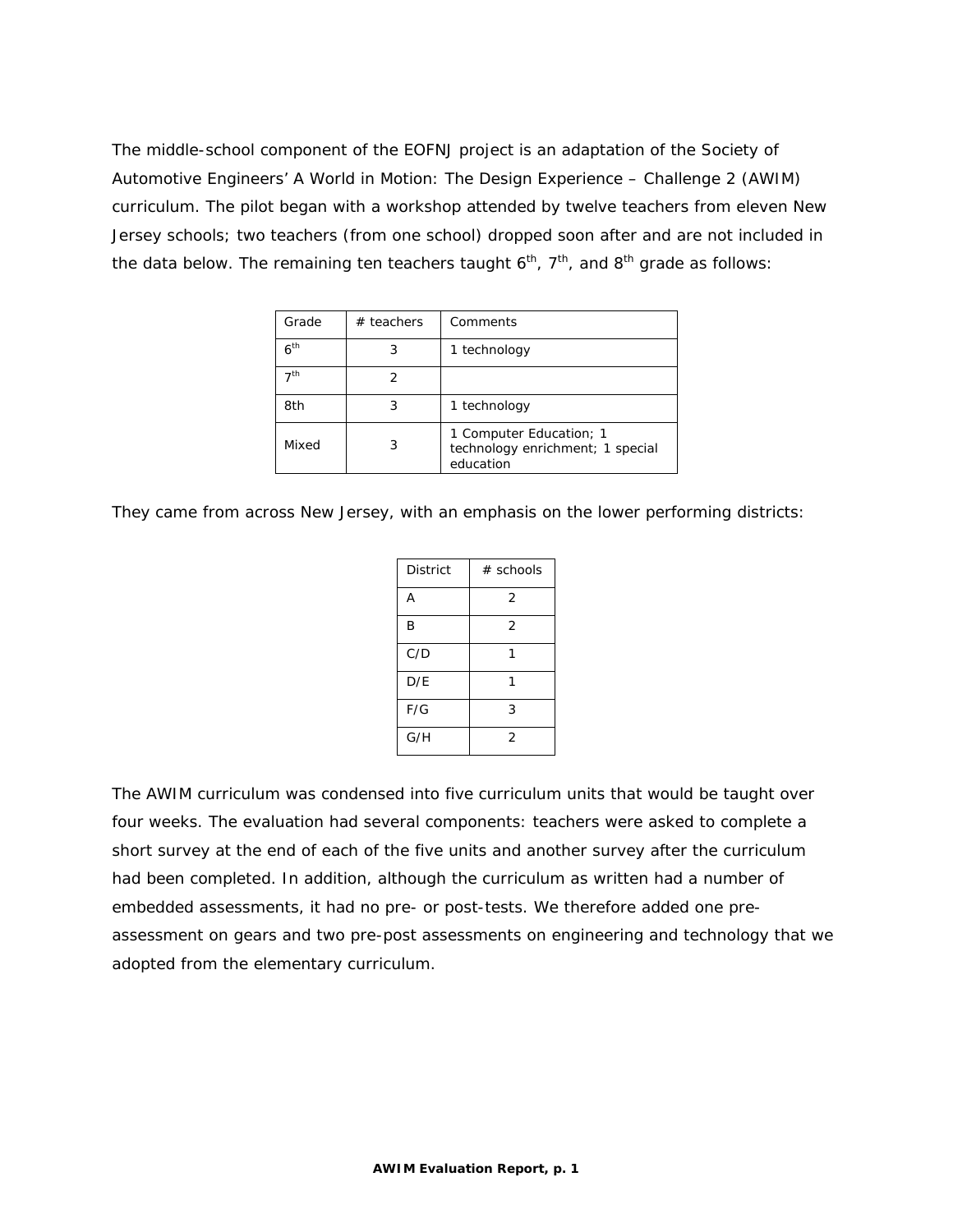### **END-OF-UNIT SURVEY RESPONSES**

After teaching each unit, the teachers were asked to respond to a survey that asked how long the unit took, whether the background material was adequate, and what changes they had made, what additional activities they might have added, whether they taught the unit differently for different classes, and if they had any other suggestions. The data that follows is organized by unit, beginning with an analysis of the time spent on each unit, the teachers' assessment of the adequacy of the materials, and then their responses to open-ended questions about changes they made, activities they added, adaptations to different types of students, and additional comments. As of the time of writing, different numbers of teachers have taught the different units, so the number of responses differs.

In general, teachers devoted many more periods to the curriculum than was in the implementation schedule (the numbers in brackets in the table below are the number of days, assuming one class period a day, that were allocated to each activity; HW is homework), but the amount of time, as measured in class periods, varied widely, as did whether the activities were used in class or as homework. Teachers often did activities that were designed as homework in class, which added to the time spent on the unit. The time pressure led some of them to forego some activities, particularly toward the end (the presentations).

In general, the teachers considered the background material and the student materials adequate, but they made some changes to both. Some of their suggestions might be incorporated into a "Practical Suggestions" sheet if the curriculum is offered again.

Here is the unit by unit discussion:

### **Unit 1: Set Goals**

### **[Designed for 2 periods total]**

**If you did these activities in class how many class periods did you use? If you did these as homework check that choice.** 

|                                                               | <b>Less</b><br>than 1<br>period |   | 2 | 3 | 4<br>or more | <b>HW</b>     | Did not<br>do |
|---------------------------------------------------------------|---------------------------------|---|---|---|--------------|---------------|---------------|
| Reading and Evaluating the<br>Request for Proposals (RFP) [1] | O                               | 3 |   |   |              | $\mathcal{P}$ |               |
| Designing a Team Name Logo<br>and Slogan [HW]                 | 0                               |   |   |   | ◠            | 4             |               |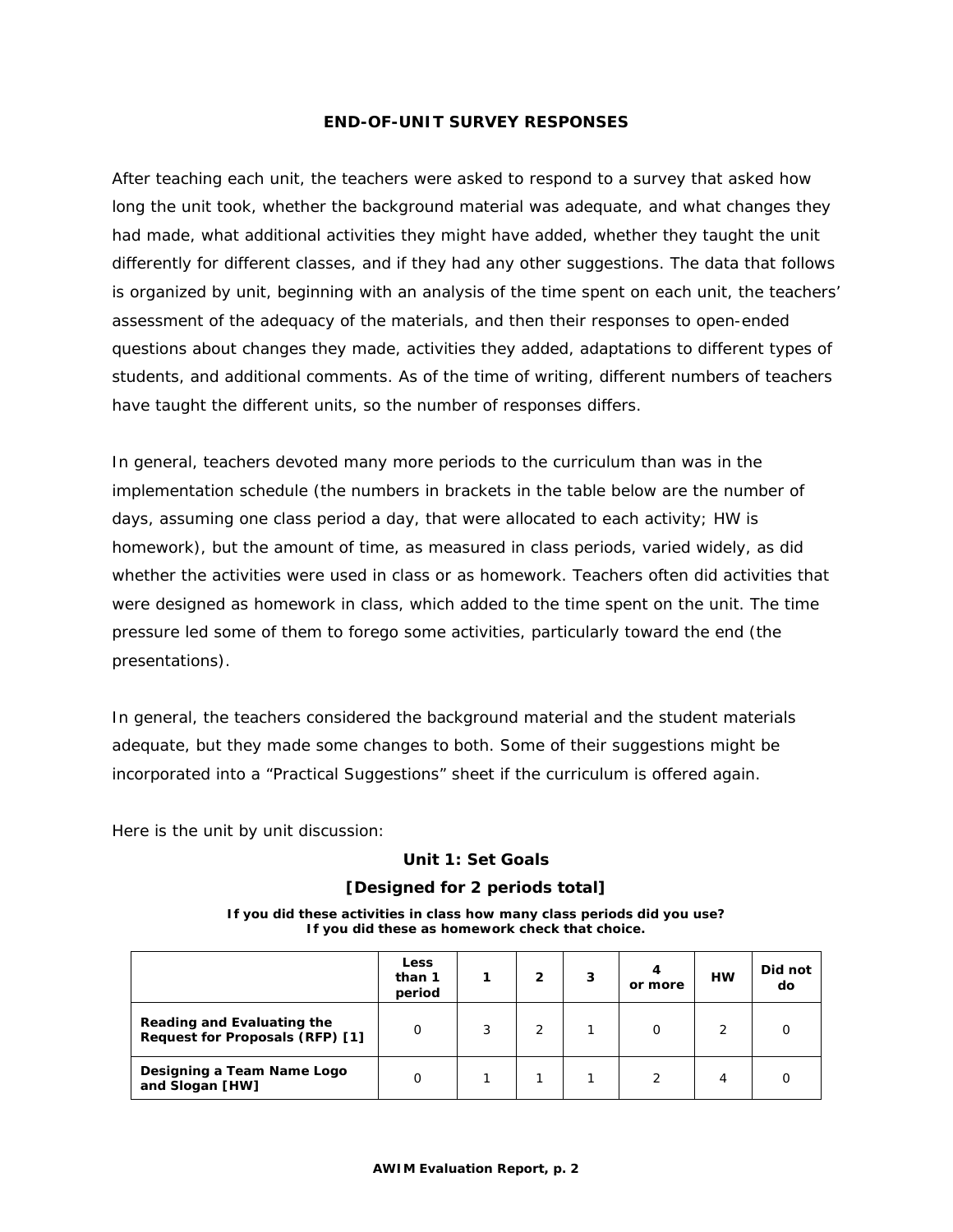| <b>Identifying the Customers [HW]</b> |  |  |   |  |
|---------------------------------------|--|--|---|--|
| Seeing the Big Picture [.5]           |  |  | 0 |  |
| Creating a Design Checklist [.5]      |  |  | 0 |  |
| Using Design Logs [0]                 |  |  | 0 |  |

#### **Materials**

|                                                            | Yes | Somewhat | No |
|------------------------------------------------------------|-----|----------|----|
| Was the background material adequate for you as a teacher? | 5   |          |    |
| Were the student materials adequate?                       |     |          |    |

**What changes did you need to make so that this unit would work in your classroom?** 

I found creating transparencies helpful to go over the material. After the students completed their own work, we filled in the overhead as a class.

Survey sheet addressed one person at a time. We designed check list for simplification using the survey form given as overview. I had difficulty getting a bike so we had to limit discussion to poster and internet view not actual bike.

1. Added a few worksheets. 2. Added a parts checklist.

My students needed their tasks broken down into smaller incremental steps.

I think the RFP was difficult for my class, probably related to their reading level. I really had to help them break it down.

My greatest challenge has been due to the fact that my class is a pull-out program. With the GEPA just around the corner many of the academic teachers are giving the students a hard time about missing class. The BOE, administration and parents have sanctioned the program as pull-out. Parents and students have signed an agreement to make-up missed work. Make-up classes for the design teams have been scheduled into my program and the principal is working on getting more cooperation from some of the academic teachers. A number of students are making use of the make-up times and, hopefully, the rest will soon follow suit.

Took a little longer to complete because of short class periods.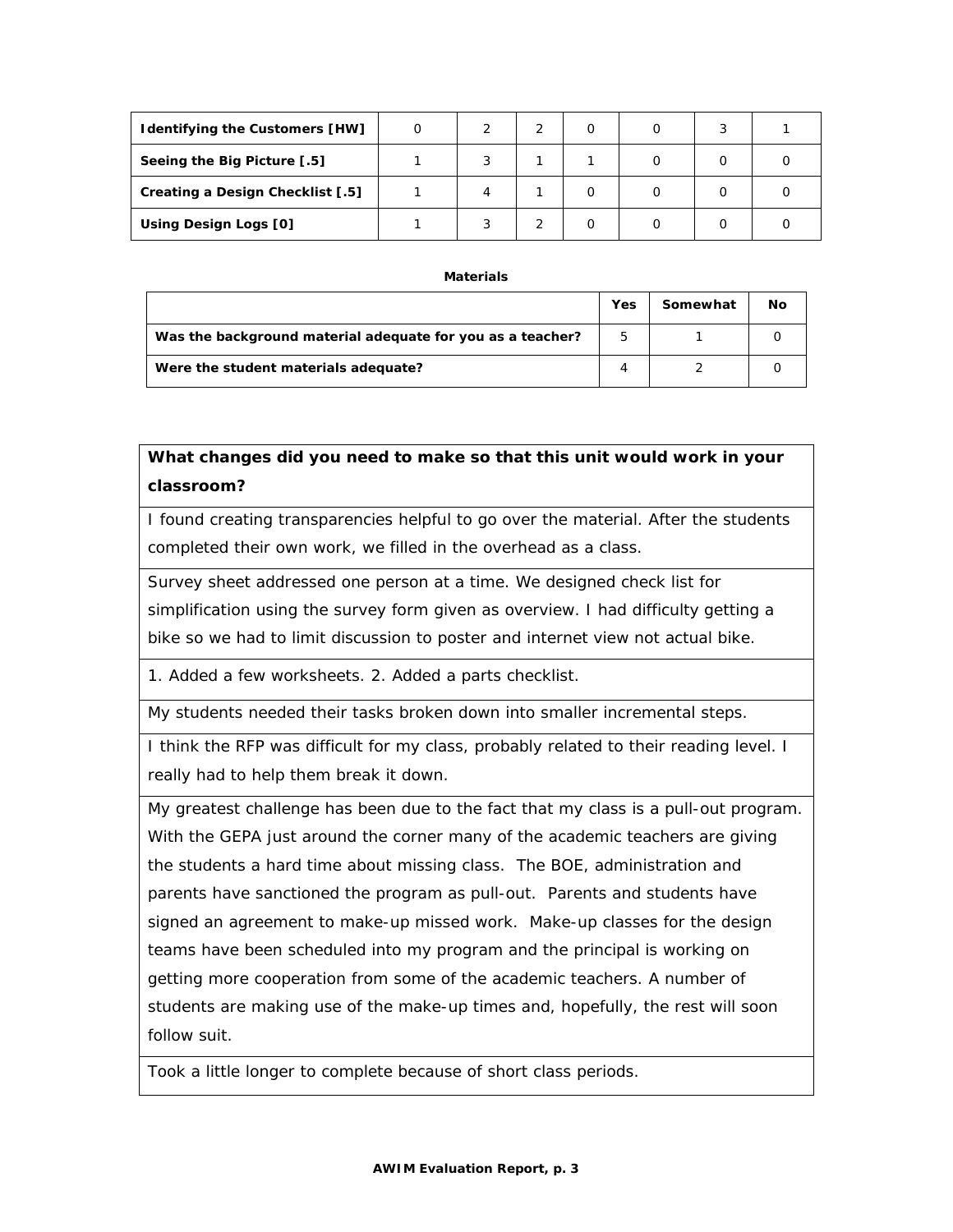I had to shorten the amount of time that I could spend on each part because I have a limited amount of time.

# **Did you do any additional activities, either from other parts of the AWIM curriculum or of your own, during this unit?**

Yes 1. we continue to have the weekly assignment - technology news article day. In this activity the students use the internet to locate an article on some technically related subject, print the article and make a written review of the article. 2. we are making a video documenting the process.

Several of the students wish to modify the kit pieces to better fit their design plans. In order to accommodate their interests, I have worked with them on chain drives, shortening axles and using different motors. We also used the soldering gun to adapt one of the motors, allowing it to be powered via a battery pack.

I did bring in my bicycle. It was very helpful. We spent some time measuring the diameter of the bicycle tire to quantify the motion. If the tire is 72 inches in diameter, 2 revolutions move the bike twice as far. They had some trouble with the concept before we did that.

Used internet for bike gears. Discussion in class about RFP and who this is actually used in business. Discussin on how "marketing" or "advertising" plays a vital role in big business.

We covered ratios and proportions from the textbook

# **Were there any major differences in how you taught the unit in different classes?**

I did this project is several of my classes. The only class where there were some major differences was my "in-class support class. I have 1/3 of the class as special educ. students. Instead of 3 person teams, I have some that are 2 man and two other students working independently because they could not work cooperatively with another person for various reasons. I also selected this class and another class to work with a small deaf group of students at the Philadelphia School for Deaf in Philly. It is working out very well.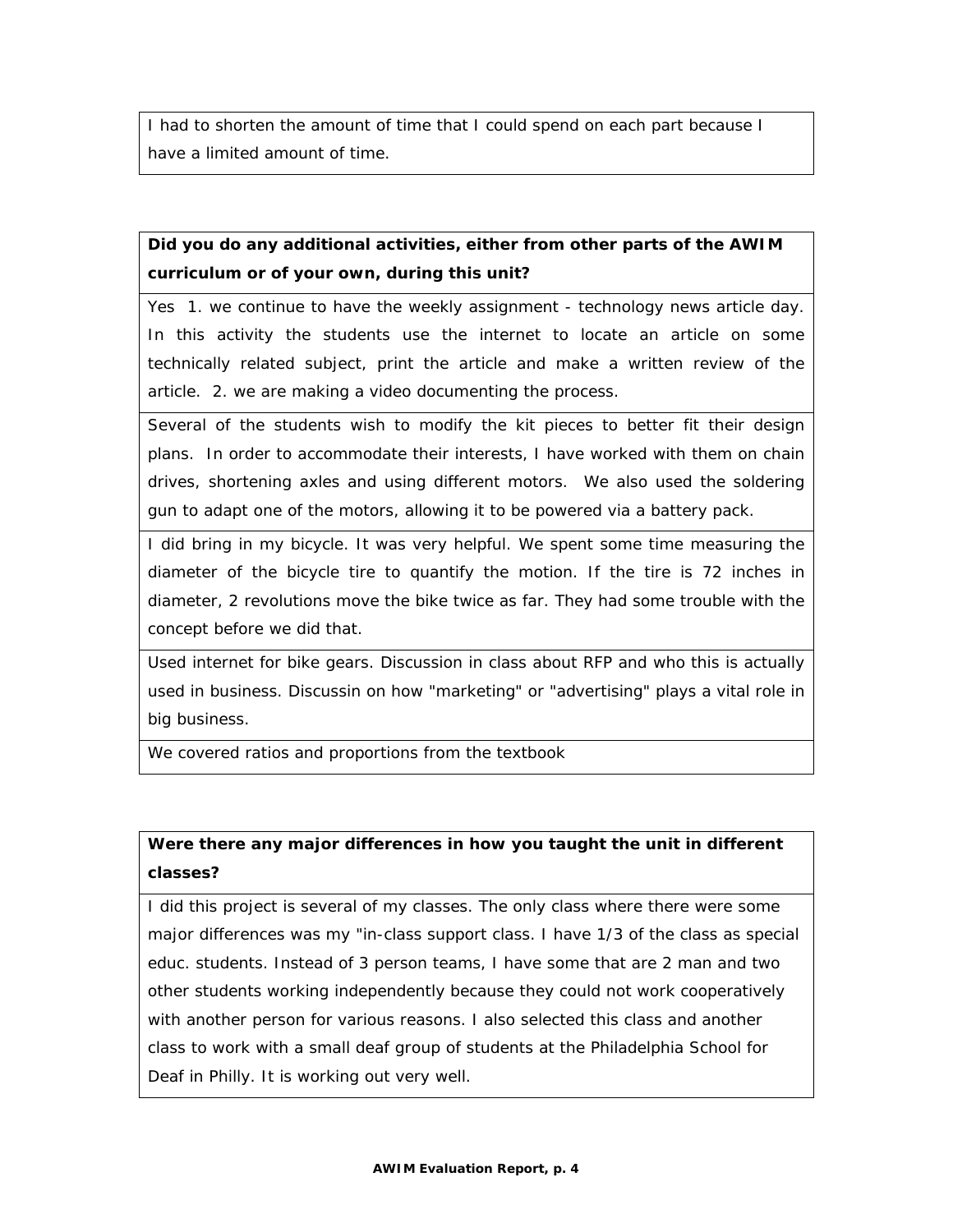I had one of my fluently bilingual students translate the materials for the two non-English speaking students.

Afternoon classes-not as much time spent on Creating a Checklist, Seeing the Big Picture. Afternoon classes are much shorter and usually have numerous interruptions.

### **Any other issues, comments, or suggestions regarding this unit?**

I would like to see the AWIM kits include a battery pack alternative for the car kits. Running the vehicles while attached to power cords limits mobility and detracts from the experience.

The initial exploring of the gears and how they rotate was fun and enlightening for the students. I would have liked to have designed a board with moveable gears for them to use to model the gear patterns. It was hard for them to manipulate then by hand alone.

I was surprised at how many students wanted to modify the project - before they even touched the kits - with things like magnets. Some groups started with ideas of creating hovercrafts and were generally disappointed that they were limited to the kits (wheeled vehicles). When I explained the chassis they could add, it helped. I did enjoy their enthusiasm.

I felt like I kept having to search for things in the binder. I thought that the materials should have been in order a little more than they are. I felt like some parts should have been before others and I felt like even when I was sticking to the curriculum, I had to flip around in the binder a lot and felt very unorganized.

Additional activity sheets that connect with the curriculum would be great.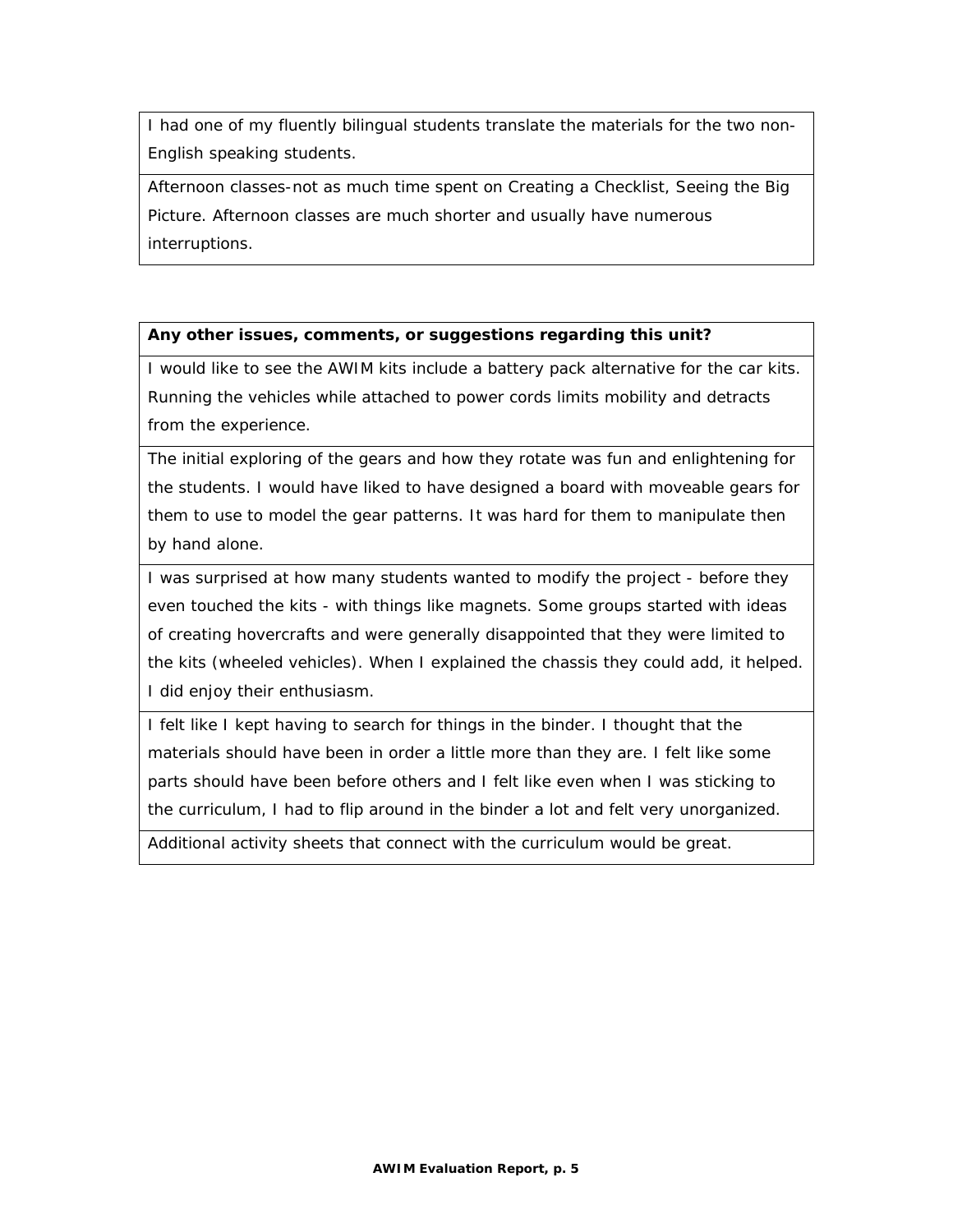# **Unit 2: Build Knowledge**

### **[Designed for 9 periods total]**

|                                                                  | <b>Less</b><br>than 1<br>period | 1              | $\overline{2}$ | 3              | 4 or<br>more   | <b>Homewrk</b> | Did not<br>do |
|------------------------------------------------------------------|---------------------------------|----------------|----------------|----------------|----------------|----------------|---------------|
| Looking at Gears in Bicycles [.5]                                | 3                               | $\mathbf{1}$   | $\Omega$       | $\Omega$       | $\Omega$       | $\mathbf{1}$   | $\Omega$      |
| What We Know About Gears [.5]                                    | 3                               | 1              | $\Omega$       | $\Omega$       | $\Omega$       | $\Omega$       | $\mathbf 0$   |
| <b>Introducing Gear Materials [.75]</b>                          | $\mathbf{1}$                    | $\overline{2}$ | $\mathbf{1}$   | $\Omega$       | $\Omega$       | $\Omega$       | $\Omega$      |
| Concept Maps [.25]                                               | $\overline{2}$                  | $\mathfrak{D}$ | $\Omega$       | $\Omega$       | $\Omega$       | $\Omega$       | $\Omega$      |
| <b>Recording Gear Rotations [1]</b>                              | $\mathbf{1}$                    | $\overline{2}$ | $\mathbf{1}$   | $\Omega$       | $\Omega$       | $\Omega$       | $\Omega$      |
| Adding a Motor and Wheels [1]                                    | $\Omega$                        | $\Omega$       | 2              | 1              | 1              | $\Omega$       | $\Omega$      |
| <b>Measuring Performance: Speed</b><br>and Wheel Rim Force [1]   | $\Omega$                        | $\Omega$       | $\mathbf{1}$   | 1              | 2              | $\Omega$       | $\Omega$      |
| <b>Compound Gear Trains [1]</b>                                  | $\Omega$                        | $\Omega$       | $\Omega$       | $\mathbf{1}$   | $\overline{2}$ | $\Omega$       | $\Omega$      |
| <b>Measuring Performance:</b><br><b>Compound Gear Trains [2]</b> | $\Omega$                        | $\Omega$       | $\Omega$       | $\overline{2}$ | $\overline{2}$ | $\Omega$       | $\Omega$      |
| What We've Learned About Gears<br>$[.50]$                        | $\overline{2}$                  | 1              | 1              | $\Omega$       | $\Omega$       | $\Omega$       | $\Omega$      |
| <b>Concept Maps Revisited [.25]</b>                              | 3                               | $\mathbf{1}$   | $\Omega$       | $\Omega$       | $\Omega$       | $\Omega$       | $\Omega$      |
| <b>Basic Understanding of Gears</b><br>(assessment) [.25]        | 2                               | 1              | $\mathbf{1}$   | $\Omega$       | $\mathbf 0$    | $\Omega$       | $\mathbf 0$   |
| <b>Conducting Interviews [HW]</b>                                | 1                               | 1              | 1              | $\Omega$       | $\Omega$       | $\overline{2}$ | $\Omega$      |
| <b>Conducting Surveys [HW]</b>                                   | $\mathbf 0$                     | $\overline{2}$ | $\mathbf{1}$   | $\mathbf{O}$   | $\Omega$       | 1              | 1             |

#### **If you did these activities in class how many class periods did you use? If you did these as homework check that choice.**

#### **Materials**

|                                                            | Yes | Somewhat | No |
|------------------------------------------------------------|-----|----------|----|
| Was the background material adequate for you as a teacher? | 3   |          |    |
| Were the student materials adequate?                       | 3   |          |    |

# **What changes did you need to make so that this unit would work in your classroom?**

The time was extended from the 2 weeks on the implementation schedule.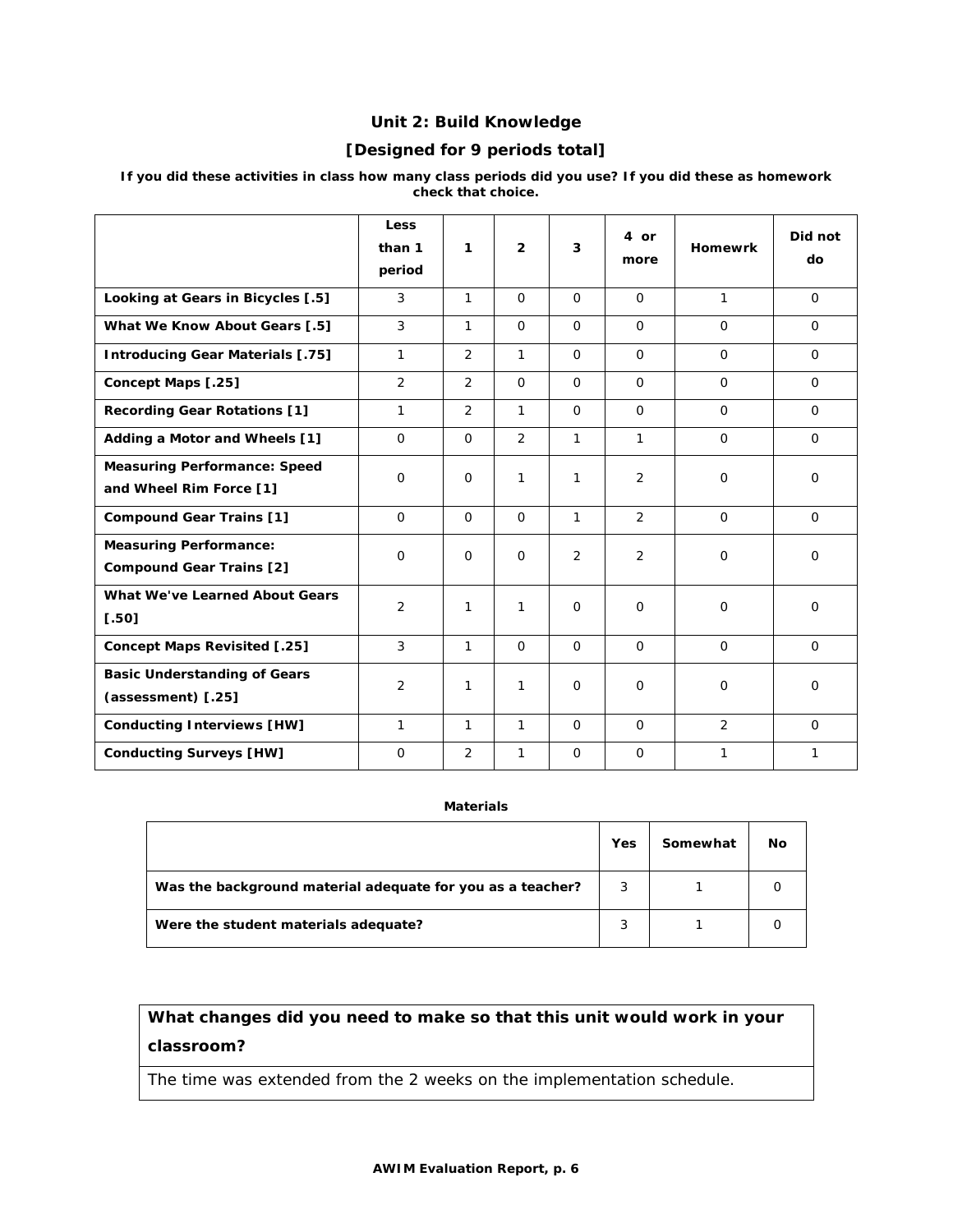More time to explore the gear combinations. Measuring rim force also took longer. I preferred to only use one spring scale station. I would give the students more practice with the spring scales in the Forces Unit I did prior to this project.

We spend a lot of time with gears. I wanted the students to have free exploration. I did not model anything for this reason. I think it was time well spent.

# **Did you do any additional activities, either from other parts of the AWIM curriculum or of your own, during this unit?**

I repeated instruction from the bicycle activity to help the students understand the difference between 9:1 and 1:9 driver vs driven. They still mix up this concept.

Yes, I gave the students additional information about spring scales and force.

Again the free exploration allows my students to investigate their ideas without being influenced by my view. Many of their ideas were incorrect but by trying them out they came to that realization on their own. My job was to get them to verbalize what they thought and to get them to try it out and analyze it.

# **Were there any major differences in how you taught the unit in different classes?**

Afternoon classes suffered more interruptions and had a little less time for some of the activities.

### **Any other issues, comments, or suggestions regarding this unit?**

These lessons went very well. The pull-out nature of my program continues to be a challenge; however, the students are getting into the habit of utilizing the alternative make-up times on a weekly basis. One student from the special needs program was removed by the principal due to behavioral and work study issues.

Axles are too sharp. Many students suffered cuts. Many problems when compound gear trains being built. Many of the gears do not stay on the drive collars and come loose when the motor drives all the meshing gears.

The students really enjoyed it, even though they did get frustrated at times.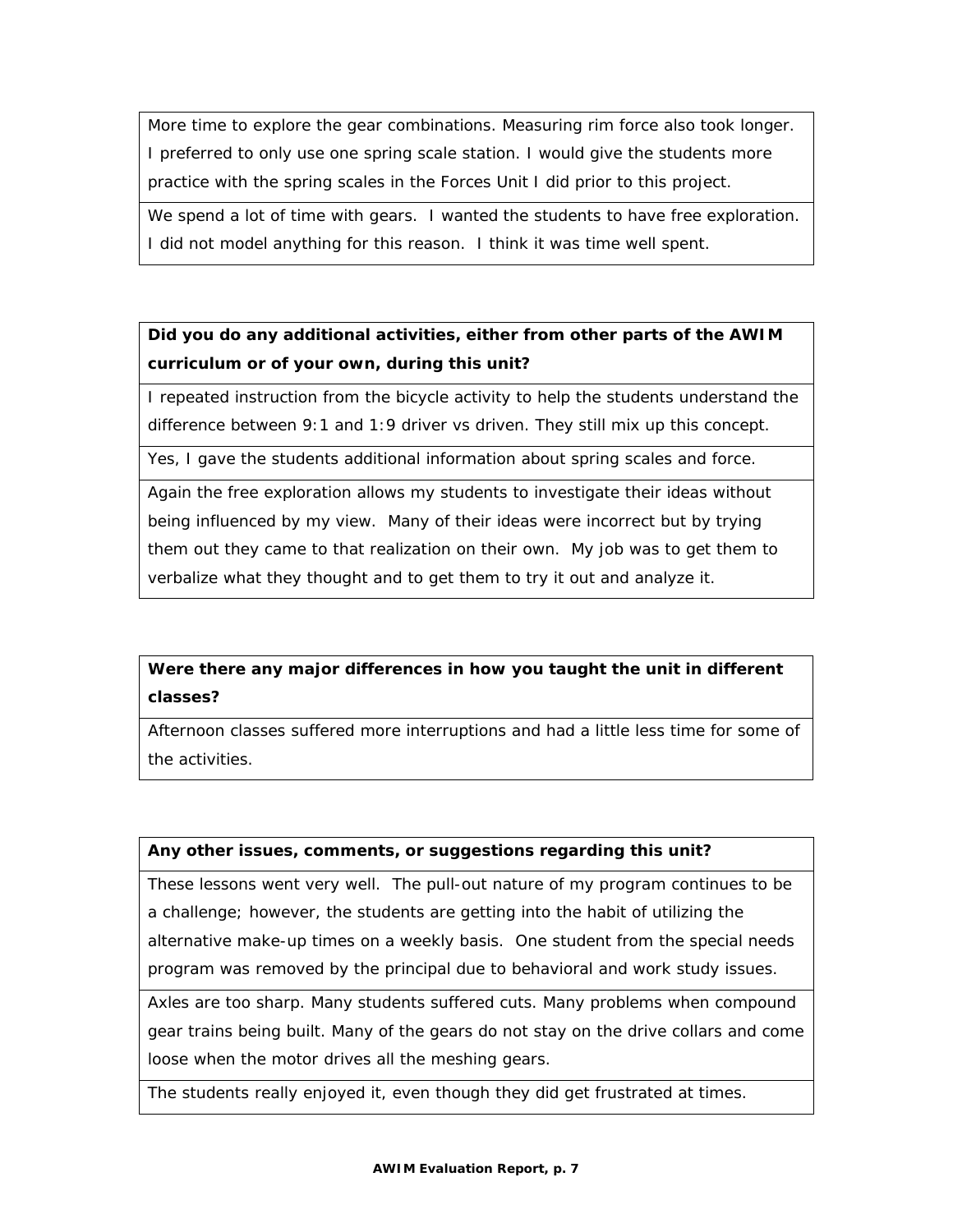I found building and measuring compound gear trains difficult to implement. The students had a difficult time building compound gear trains that would move.

Compound gears was a challenge. Some of my students would have liked me to tell them what configurations work...of course I won't. I want them to think out ways and try them without my help.

# **If you did these activities in class, how many class periods did you use? If you did these as homework, check that choice.**

Integrating and Applying What We Know - Less than 1 period

# **Unit 3: Design**

#### **Less than 1 period 1 2 3 4 or more Homewrk Did not do Integrating and Applying What We Know [.5]**  2 0 1 0 0 0 0 0 **Writing a Design Brief [.5]** <br>2 2 0 0 0 0 0 0 0 0 **Designing a Gear Train for the Prototype [1]**  0 | 1 | 1 | 1 | 1 | 0 | 0 **Building a Prototype [1]** 0 2 0 0 2 0 0 **Performance Testing the Prototype [1]**  1 2 0 1 0 0 0 0 **Redesigning the Prototype [1]** 0 1 2 0 0 0 1 **Exploring Body Materials HW]** 2 0 1 0 1 0 0 **Drawing Body Designs [HW]** | 1 | 2 | 1 | 0 | 0 | 0 | 0

#### **If you did these activities in class how many class periods did you use? If you did these as homework check that choice.**

### **Materials**

|                                                            | Yes | Somewhat | No |
|------------------------------------------------------------|-----|----------|----|
| Was the background material adequate for you as a teacher? |     |          |    |
| Were the student materials adequate?                       |     |          |    |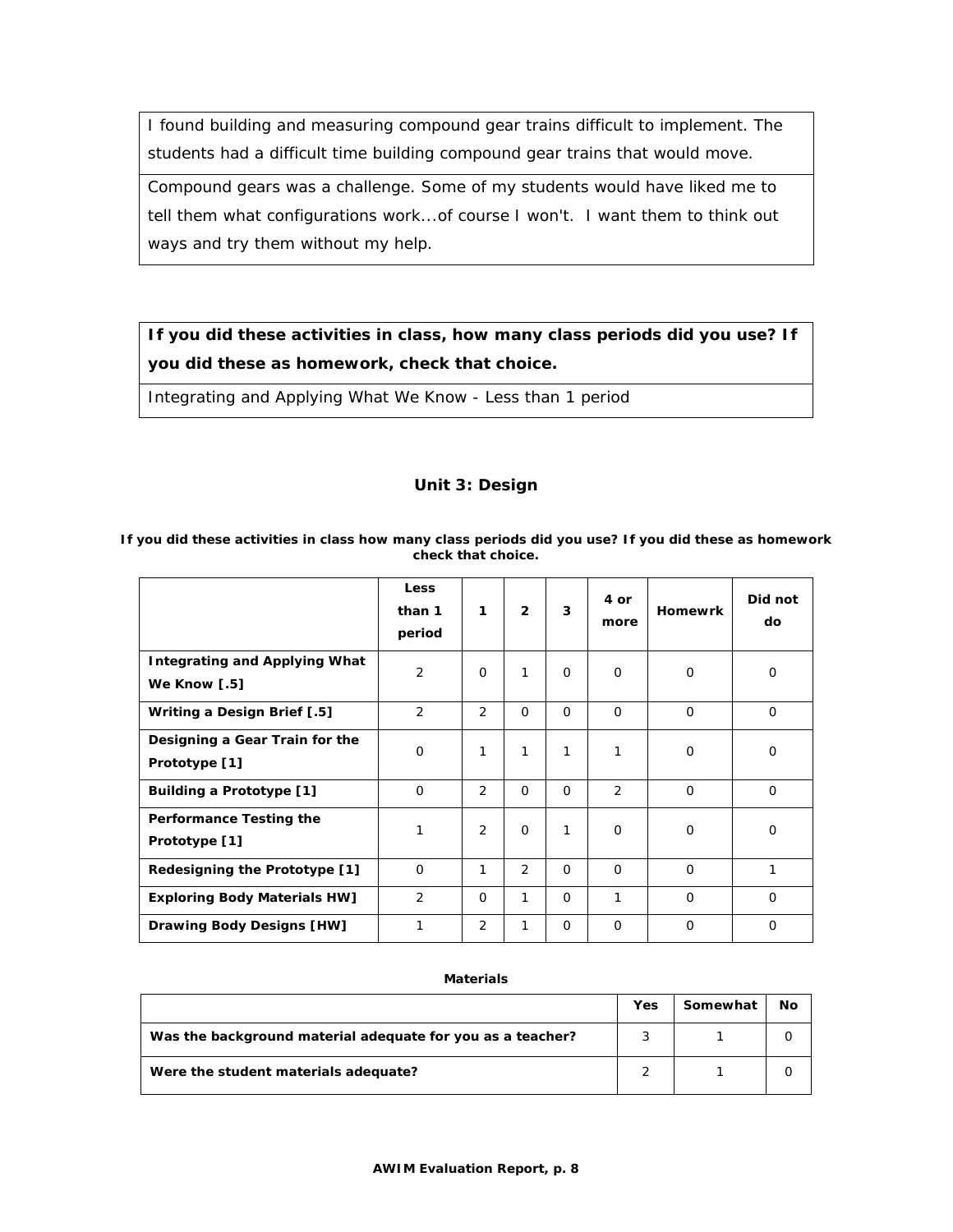# **What changes did you need to make so that this unit would work in your classroom?**

Condensing of some of the activities--seemed to be repetitive. Most students did not need to re-design. Only a few groups changed their designs. Did Exploring Body Materials in class.

Some of the students opted to modify the basic components of the AWIM kit by adding their own motors, belts for a belt drive, cutting down the matrix board, etc. Most changes were successful. Some did this additional work at home. Surprisingly, the most difficult portion of the project has been the written presentation pieces. These kids would much rather work hands-on than write descriptive paragraphs.

I needed more visuals so I created a powerpoint on gears with animation to capture their attention. I was unsuccessful at obtaining additional manipulatives due to budget constraints.

The designs on the body were printed to a color inkjet printer using MS Power Point or MS Paint, instead of hand-painting the projects.

I did need to bring in a supply of materials for the students (economics). After discussing design possibilities, I bought in foam core board, skewers (wooden), fun foam sheets, and aluminum foil. I do have to do more in class due to a lack of support/resources at home. Students did not really meet after school to advance the project.

# **Did you do any additional activities, either from other parts of the AWIM curriculum or of your own, during this unit?**

Yes, as per my comments above, several student groups met at home to modify their kit designs.

I did return to the bicycle in my room to model driver vs driven. Unrelated to the project itself, I did have a review day because we paused the project waiting for the public relations rep. The students then needed a refresher after the several week break.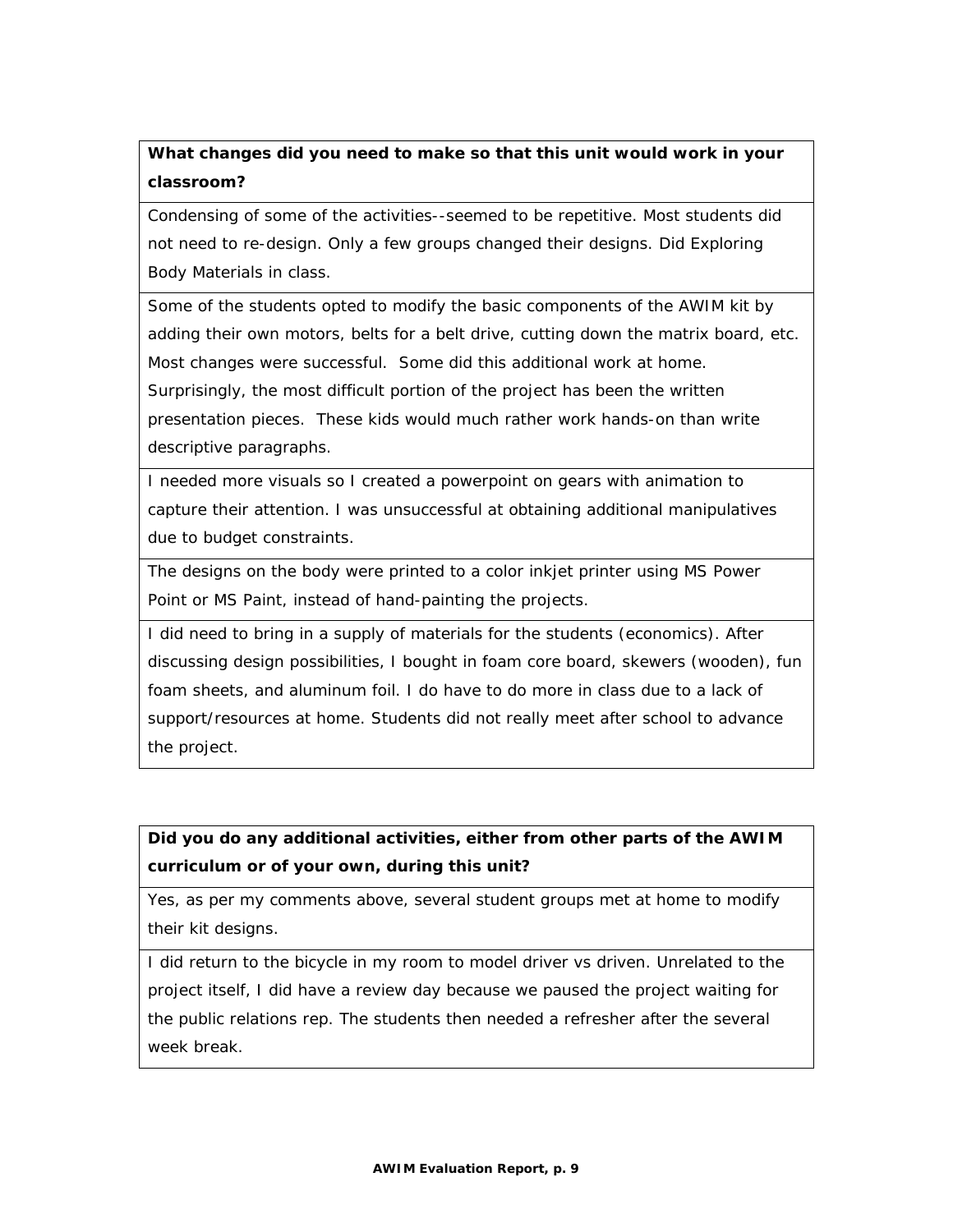# **Were there any major differences in how you taught the unit in different classes?**

Again condensed in afternoon classes because of scheduling restraints/interruptions.

The older children (8th grade) moved a little more quickly when working with the project than the 6th grade group. But the 6th grade group showed greater enthusiasm.

### **Any other issues, comments, or suggestions regarding this unit?**

No, the unit was easily adaptable to our needs and interests.

If I have the time I would create more posters, more detailed steps and examples of the products at each step For instance the design brief.

Time is a definite factor. While I think they could have used a little more time to tweak their designs, they did well in the time they had. Doing the project in a fixed period does make sense.

# **Unit 4: Build and Test**

**If you did these activities in class how many class periods did you use? If you did these as homework check that choice.** 

|                                                             | Less than<br>1 period |          | 2        | 3        | 4 or<br>more | <b>Homewrk</b> | Did not<br>do |
|-------------------------------------------------------------|-----------------------|----------|----------|----------|--------------|----------------|---------------|
| Constructing the Body [1]                                   | 0                     | $\Omega$ | 2        | 0        | 2            |                | 0             |
| <b>Assembling Testing Adjusting</b><br>the Final Design [1] | 0                     | 2        | $\Omega$ |          |              |                | O             |
| <b>Preparing the Oral</b><br><b>Presentation [1]</b>        | O                     | $\Omega$ | 2        | $\Omega$ | O            | 0              |               |

#### **Materials**

|                                                               | Yes | Somewhat | No |
|---------------------------------------------------------------|-----|----------|----|
| Was the background material adequate for you as a<br>teacher? | 3   |          |    |
| Were the student materials adequate?                          |     |          |    |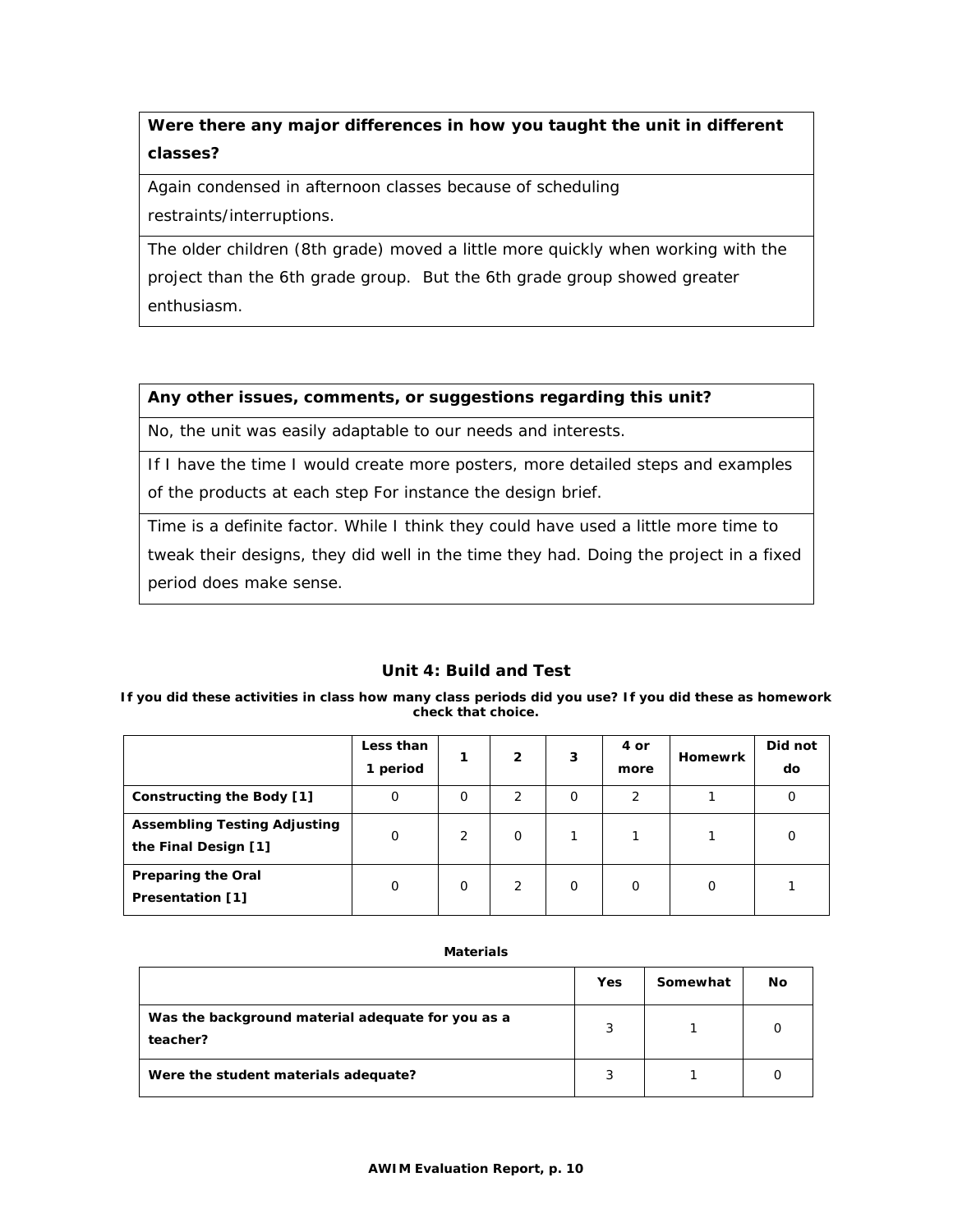# **What changes did you need to make so that this unit would work in your classroom?**

I had to drop the oral presentations as the I was absent due to illness and the cycle ended before the children could pull a final presentation together.

Many students were ready for their final designs and did not do much redesigning. Students built some very intricate and some very basic body designs. Not many did testing because they had completed their design briefs and tested for that.

Any changes to the construction of the vehicles were entirely on the part of the students.

I did supply construction materials that we had discussed. For various reasons (economics), many students could not provide what they required. I made available foam core board, fun foam, pipe cleaners and wooden skewers (long, strong toothpicks), aluminum foil, and lots of shoe boxes (cardboard stock). Also hot glue gun and 'tacky" glue.

# **Did you do any additional activities, either from other parts of the AWIM curriculum or of your own, during this unit?**

No, as a pull out program I needed my 2 periods a week to get through the basics.

# **Were there any major differences in how you taught the unit in different classes?**

Afternoon classes had slightly less time because of scheduling restraints.

# **Any other issues, comments, or suggestions regarding this unit?**

The experience has, thus far, been very positive!

It must be made clear to the students, early on, that they will not be allowed to glue or tape directly to the frame. This caused some problems for some of the students' designs. They had trouble with the concept of "hanging" the body on the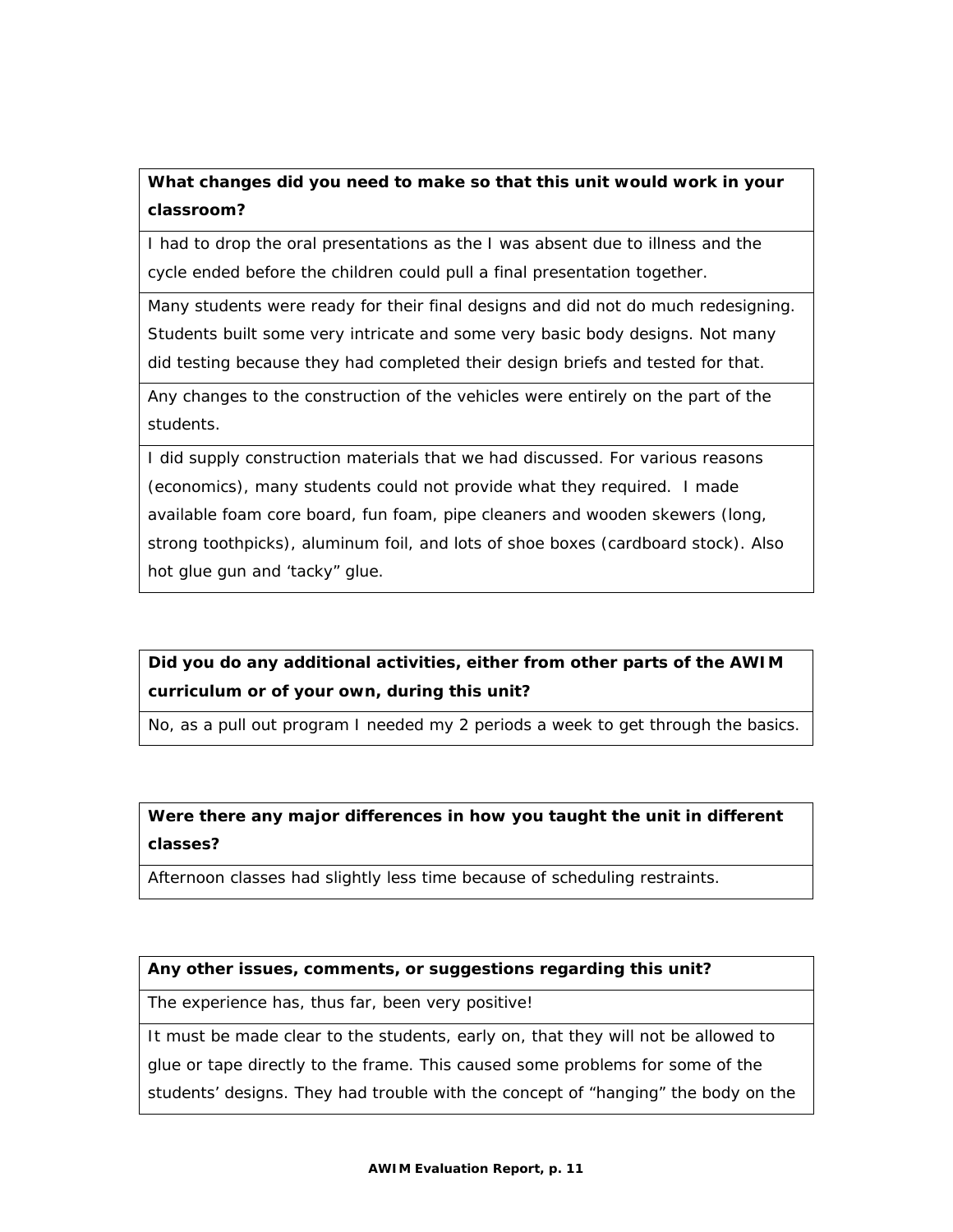frame. I modeled with a shoebox, but I will try to create a more complicated model. Also I will see what the students donate at the end - nothing into the garbage!

### **Unit 5: Present**

#### **If you did these activities in class how many class periods did you use? If you did these as homework check that choice.**

|                                                          | Less than 1<br>period |   | 2 |   | 4 or<br>more | <b>Homewrk</b> | Did not<br>do |
|----------------------------------------------------------|-----------------------|---|---|---|--------------|----------------|---------------|
| <b>Preparing Final Presentations [1]</b>                 |                       |   |   |   |              |                |               |
| <b>Student Group Presentations [.75]</b>                 |                       | Ο |   | Ω |              |                |               |
| Reflecting on the Engineering<br>Design Experience [.25] |                       | 2 |   | O | $\Omega$     |                |               |

#### **Materials**

|                                                               | Yes | Somewhat | Νo |
|---------------------------------------------------------------|-----|----------|----|
| Was the background material adequate for you as a<br>teacher? | 3   |          |    |
| Were the student materials adequate?                          | ာ   |          |    |

# **What changes did you need to make so that this unit would work in your classroom?**

I prepared a rubric based on the design brief specifications and issued them to the student groups before they prepared for their presentations.

I created a rubric for scoring criteria, peer evaluation, and reflection questions.

We followed the standard plan for the most part.

I created a bullet point outline from page 258. We brainstormed but I felt the amount of material we wanted them to comment on was too broad without some support.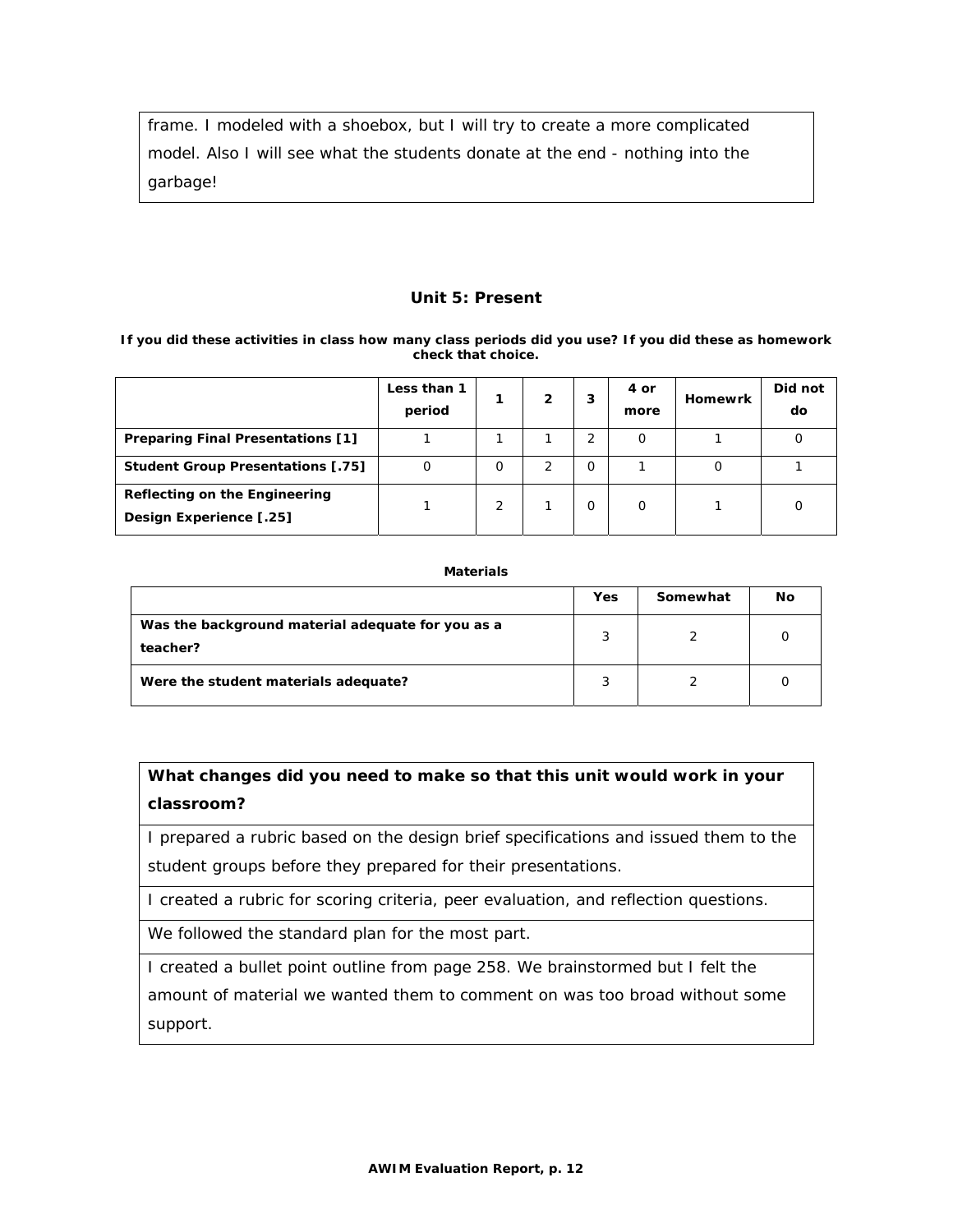**Did you do any additional activities, either from other parts of the AWIM curriculum or of your own, during this unit?** 

We added additional gear research activities.

Students presented via MS PowerPoint slideshows that they completed during tech design class, after-school computer time, and at home.

No, but I am planning on returning to the computer lab to have them publish their results in another format. I'm working with the technology teacher on the format, possibly a poster on the web.

### **Were you pleased with the final results, including the Reflections?**

Many student groups were warned repeatedly to prepare for their presentations but did not do much preparation away from school. A few did very nice powerpoint presentations but most seemed to "wing it," which did not work very well.

The students did a nice job overall. It took me MUCH longer than I had planned. The gear set-up really troubled the students. Even then more time should have been given to practice their presentations and polish presentation skills.

The administration and I were extremely pleased with the final presentations of this cross graded/cross classification group of seventh and eighth graders.

Yes very much.

# **Were there any major differences in how you taught the unit in different classes?**

Morning classes a little less direct instructions-able to self-motivate.

### **Any other issues, comments, or suggestions regarding this unit?**

I still have issues with the handling of the materials. We needed needle nose pliers and tools to manipulate the parts. Many students got one gear configuration to work and then stuck with that and didn't even try anything else. Most of them went for torque until they actually started putting the gears together.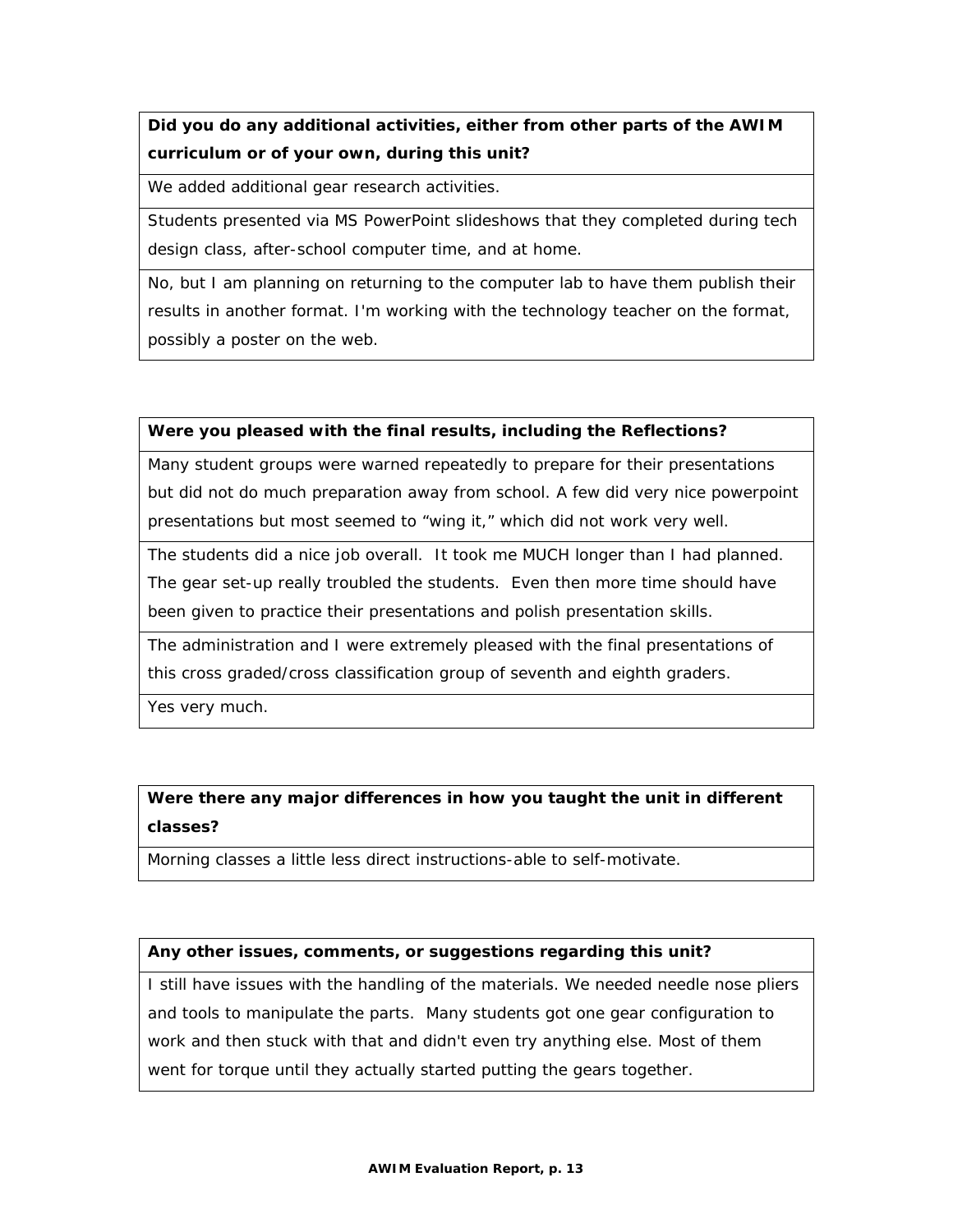As stated in earlier assessments, MacKinnon School in Wharton, NJ ran this program as a part of the pull-out G/T classes. As a result, two eighth grade participants were frequently so behind in their ILA work that they were not permitted to attend the technology pull-out class. Unfortunately, this resulted in one less participating team in the final presentation phase.

I don't know how more than one class could utilize the same kit. I would love to know how teachers with more than one class handled the logistics of that.

# **FINAL SURVEY RESPONSES**

After they had taught the entire curriculum, the teachers were asked to respond to a survey that asked some summary questions. To date, six teachers have done so. Below are their responses, organized by question. They show that the curriculum was very adaptable: it was used in different ways by different teachers, depending on their circumstances and their teaching styles. It thus proved to be very flexible; at the same time, this created certain challenges for the teachers.

They all liked the curriculum, but they liked different things about it:

# **Overall, what did you as a classroom teacher like most about the AWIM curriculum?**

The excitement the students had when they completed the project

The hands-on materials provided a tremendous opportunity for students to experiment with different gear ratios and designs.

The number one thing I liked the most about the AWIM curriculum was the workbook. The workbook moved the program in a constant direction. The workbook made implementing the program very straight forward. The number two thing I liked about the AWIM curriculum was the "kit." Simple and to the point.

The curriculum enhanced and supported our curriculum extremely well. Students were engaged. They saw a well-rounded and purposeful program rather than isolated hands-on activities.

I felt it was an engaging project that covered a wide range of material; Science, Math, Social Studies. It tied in very nicely with our Science unit on Forces.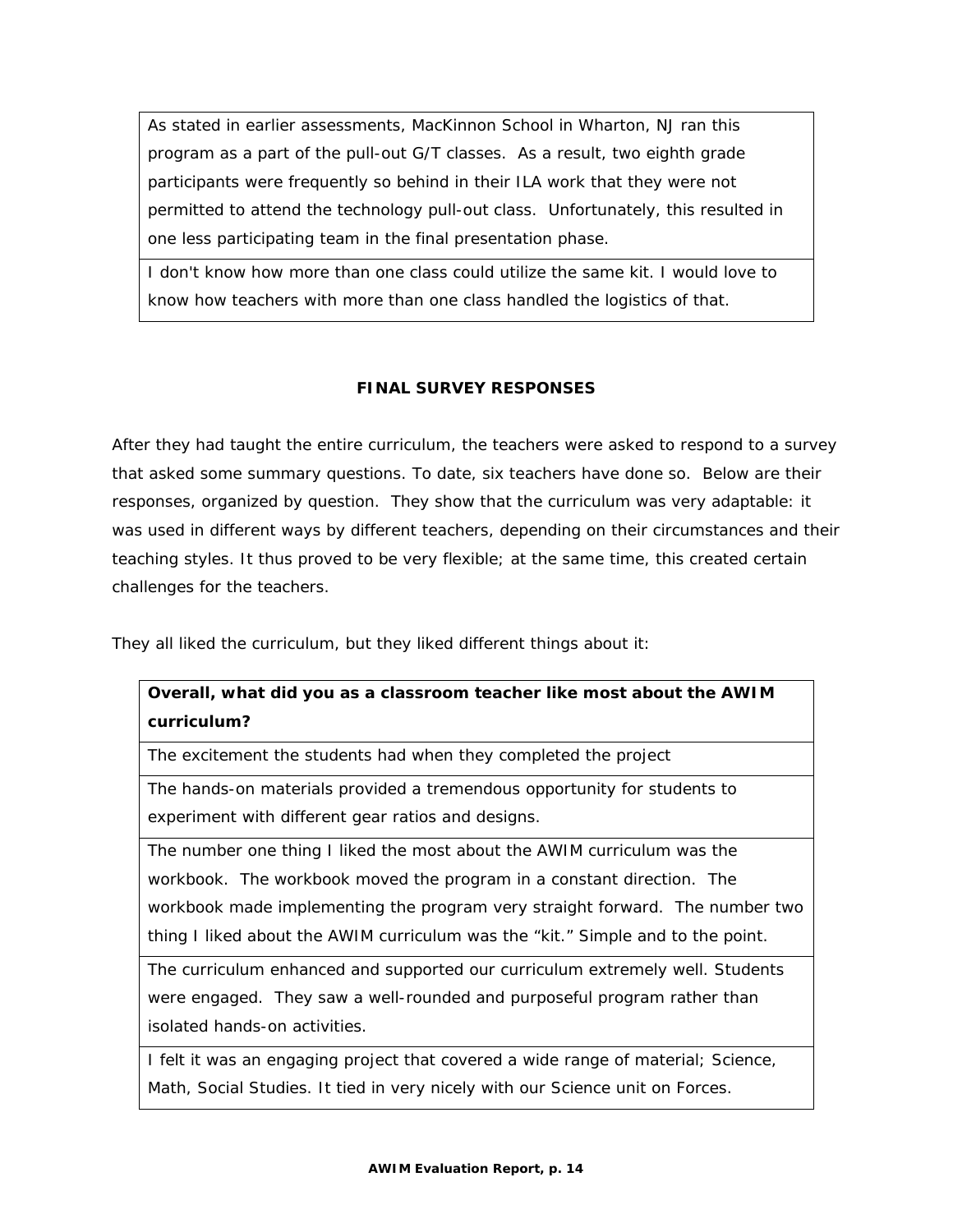Probably the best thing about it was the "level playing field" for the students. They all had the same materials and an equal chance of success. The parents didn't do the project for them, being affluent was not an advantage; most of the work was in school.

The best part of the AWIM curriculum was the variety of activities to choose from and the range of subject areas.

Only one said she/he would not teach it again, and that was because of time constraints:

### **If you would not teach this again, why not?**

This was with the advanced students and they had trouble manipulating the parts. It too much longer than I planned. I think it would take even longer with my other classes. I would like to do it again, but I will have to condense the time and get better tools.

All but one of the teachers reported that they explicitly taught the design process, although they were not all sure that the students understood it:

**Do you think most of your students understood what the engineering design process is by the end of the curriculum? Do they understand the difference between this and the scientific method?** 

I think the students approached this the same way they approach using the scientific method-they considered the goal to be solving the challenge of the RFP and made a plan to solve that problem

They certainly understand the design process. Since I do not have them for science, I am not sure about their ability to differentiate the two.

Most students showed an increased awareness of what the design process is. Maybe one or two students could discuss the difference between the design process and the scientific method.

Yes. We spend a lot of time discussing this. I also allowed the students to do free exploration as we went and it certainly was worth it. It allowed them to discover for themselves rather than have me model or direct them.

I think they understand the process, but I think they would have difficulty differentiating between them. Perhaps a Compare/Contrast activity would be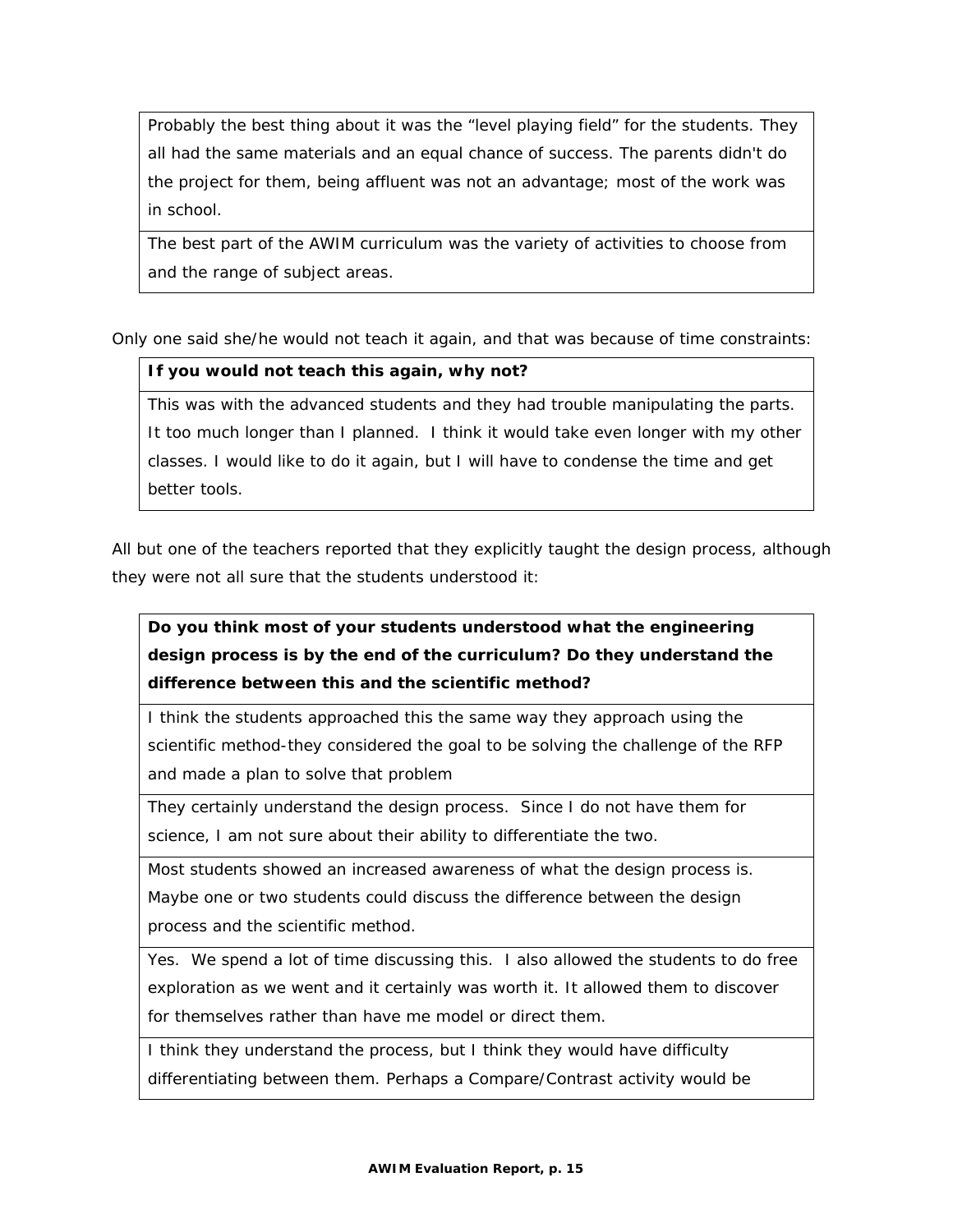appropriate - Venn Diagram?

Some might have remembered from when we went through the steps at the beginning of the year.

Some had themes for the toys and some did not:

**Did you have a theme for the toys your classes constructed? If so, what was it?** 

Yes, they had to be members of the animal kingdom.

Yes, each team had a company name and toy name.

The students used whatever theme they felt the "target audience" wanted.

No - they came up with all sorts of ideas on their own. We did discuss thinking outside the box...not always thinking "car" per se. I was impressed with what they

are coming up with.

No.

No theme, personal choice for toy design.

Some found that it integrated directly into their curriculum, but for others it was new material:

**Did you use this curriculum to reinforce concepts you were already teaching, to teach new concepts, or both? Was it integrated with another topic (i.e., physical science) or on its own? How did this work out for you?** 

This directly followed our Forces Unit and worked very well. We had covered Newtons, mechanical advantage and similar topics. I think this really gave them concrete examples and helped me teach the concepts.

This curriculum worked well for me, as I teach techy ed. I hope to include this curriculum in the program I am writing for next year.

It was both. We teach energy, machines and motion in 8th grade. This allowed students to expand upon that basic knowledge and actually apply it in a meaningful way.

Teach new concepts of gear trains and gear ratios. Reinforced engineering design process taught earlier in the year.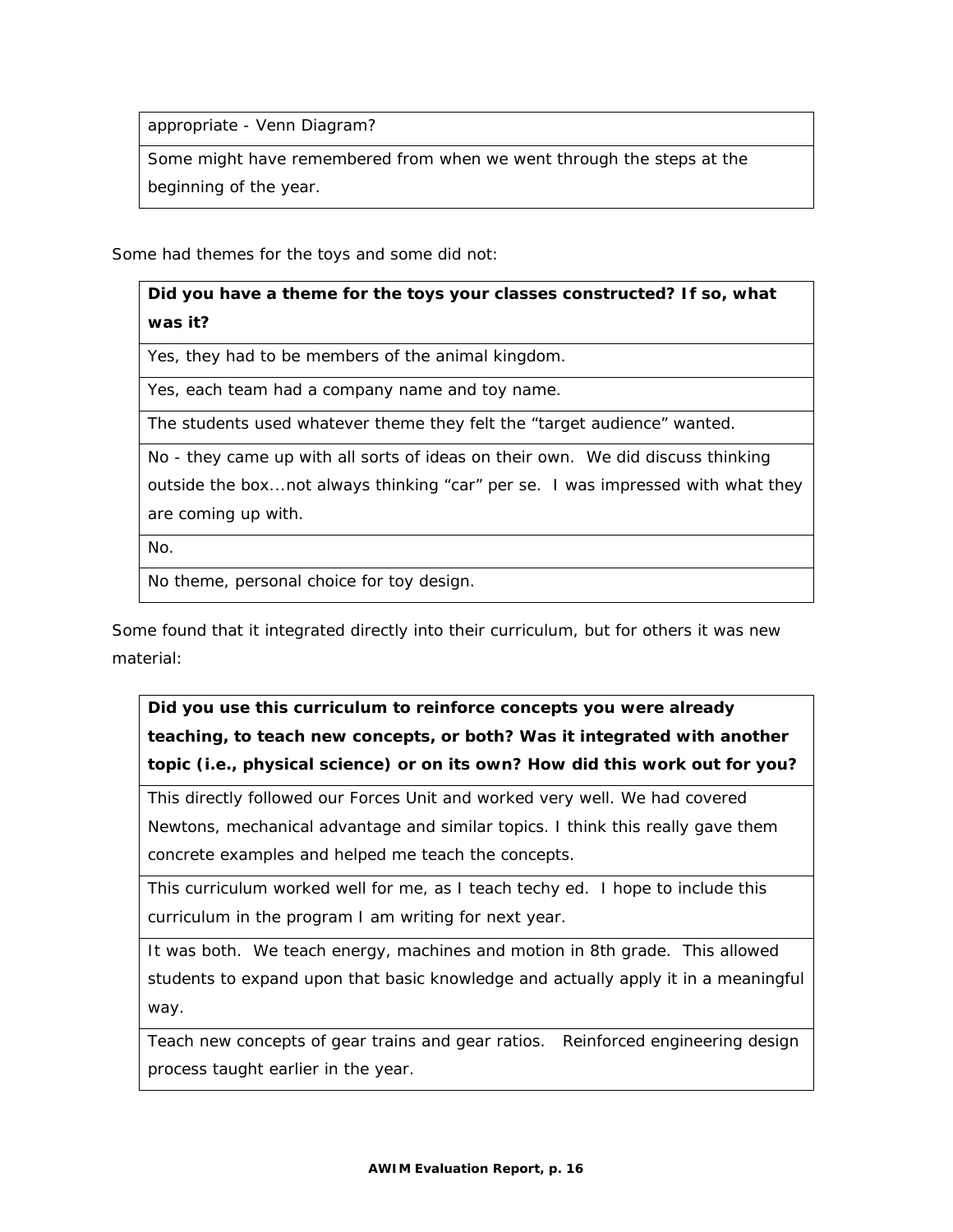N/A--This class was a pull-out part of the G&T programming in the school. Eighteen students from grades 7 and 8 were referred to the program by their science teachers, guidance recs, and principal's approval.

This was pretty much on its own. The curriculum for 7th grade this year is mostly life science. I think it would be great integrated into physical science and I plan to use it that way next year. It worked out well, overall. The students seemed to get a lot from the project.

Most created additional support materials, but again, they all did this differently:

# **Did you need to create any additional curriculum support materials? If so, what were they?**

The only additional materials I used were student check lists. These were used to help students organize their activities so that they arrived at a completed project by the end of the 7 week exploratory cycle.

We redesigned the design sheet. I actually took apart a frame and traced it to actual size. This was very beneficial for their drawing because it made them more accurate. They were in proportion.

The best thing I did was create overhead transparencies of many of the worksheets.

Yes, I used a rubric for the scoring of the final project and quizzes along the way as well as gear ratio information sheets.

Rubric for presentations and answer keys for some activities.

I used the teacher guide page 258 to create a guide for the Reflection. Finally I showed segments of the video, but I was not happy with the results. I would show less of it next time. The part about counting the rotations of the gears and compounding was helpful.

No, there was ample material within the kit from which to select.

In general, the curriculum went over well with girls, but there seems to have been some initial resistance:

**Did you see differences between girls and boys in how much they liked the**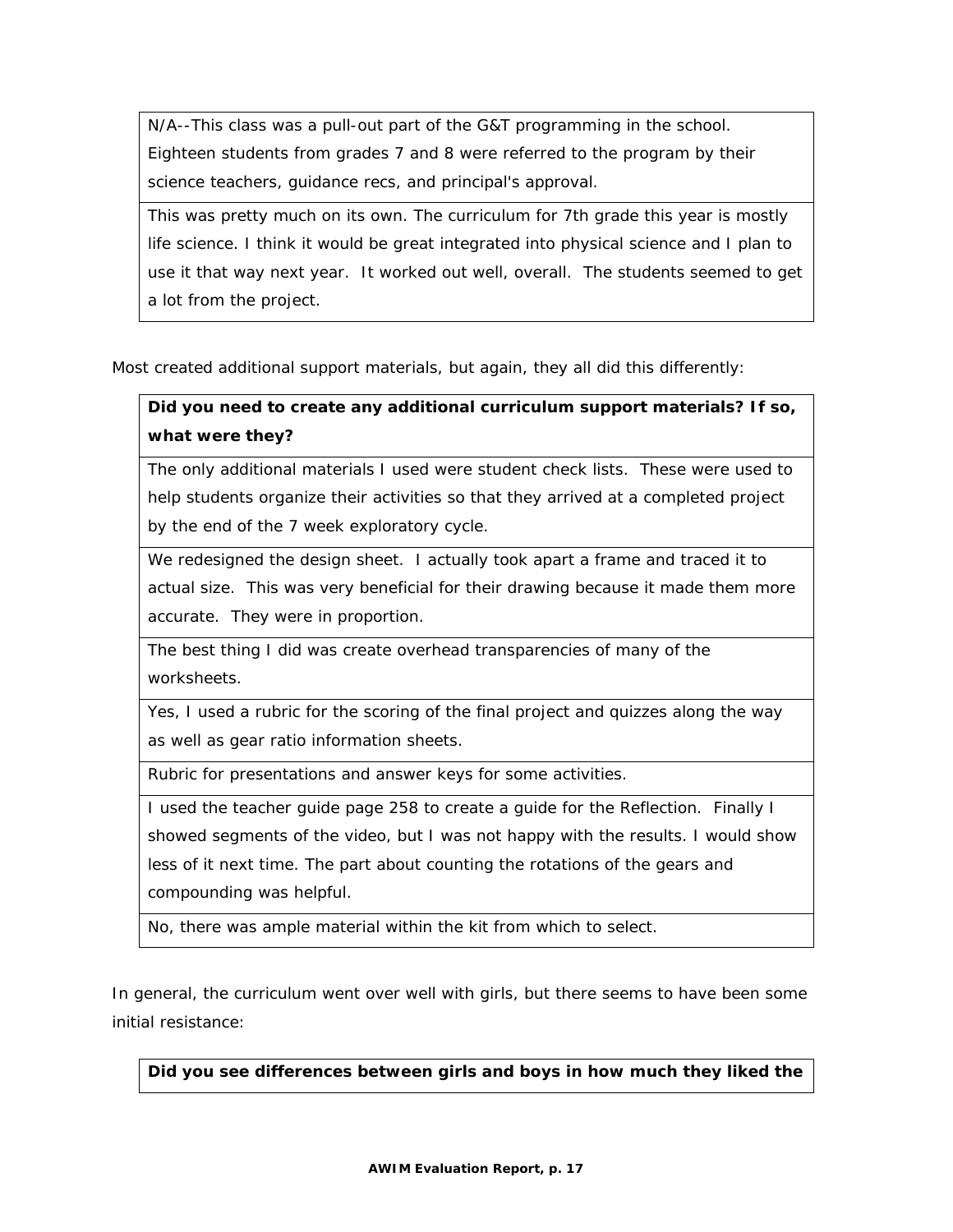# **curriculum, how well they did, or anything else?**

The girls voiced that they were intimidated at first and thought the boys' teams would win, but as they worked they realized that they could do this and the girls' teams actually beat the boys.

At first it was an issue, the girls felt it was a "boys" project. Over time I think we really turned the girls around and they did very well. In groups that were coed I did see a tendency for the boys to try and dominate the actual building of the toy.

The girls seemed to like AWIM better that the old curriculum. Gender did not seem to be much of an issue when it came time to review the projects.

As with anything there are some who are less motivated than others but for the most part as we progressed everyone became competitive. I saw some girls really get into this which surprised me.

No, the students worked equally well.

Most boys seemed to enjoy it more than most girls.

They were all able to relate the concepts and materials covered to the New Jersey Standards, including technology, math, and physical science:

### **Did you link this to any of the NJ Standards? If so, which ones?**

Technology design process, lab safety, mathematical representation (I believe they are 5.4, 5.1 & 5.2).

Yes, 5.1 5.3,5.7

The NJ standard for technology education fit this very nicely.

The technology standards of course applies but math, workplace readiness skills, physical science.

No, it tied in so well with the Forces Unit I put in under the same umbrella.

No, if I had taught this as a part of the science program I would have done so; however as an enrichment pilot program no written standards were requested other than the AWIM curriculum.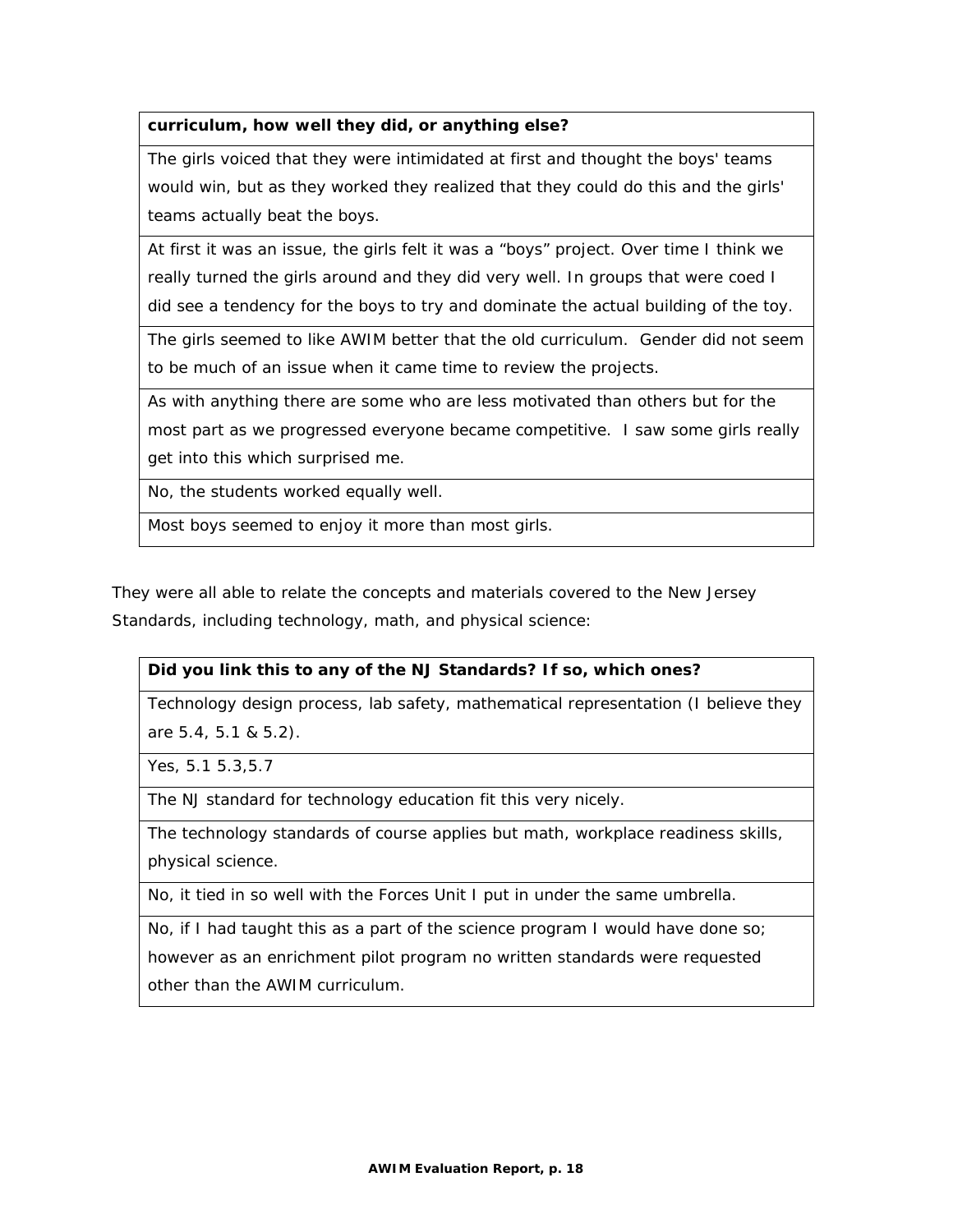### **ANALYSIS AND USE OF PRE- AND POST-TESTS**

The AWIM curriculum as written has several embedded assessments (including concept maps and gear-train drawings that are revisited), but it haD no pre-tests to measure misconceptions or post-tests to measure change. We therefore piloted one pre-test and two pre/post-tests. Since understanding gears is a fundamental component of the curriculum, the first pre-test was designed to help teachers assess student understanding of how a gear chain works. The pre-post tests were designed by the Boston Museum of Science to assess student understanding of what an engineer does and what technology is, and were also used in the EOFNJ elementary curriculum. Although all the teachers reported that they taught the engineering design process as part of the curriculum (see above), the curriculum did not directly teach an understanding of what an engineer does or what technology is. However, we wanted to see if it would change student perceptions of these two concepts, and also how the middle-school student results would compare with the elementary student results.

The first part of this section will analyze the results of each test; the second part will summarize how the teachers reported that they used them, and the third part will discuss how they might be used in the future.

### **Gears pre-test (6th, 7th, and 8th grades)**

The gears pre-test had three parts. Students were shown diagrams and asked to predict the direction of the final gear in a five-gear open-chain (O-C) configuration and the second gear in a five-gear close-chain (C-C) configuration. They were then asked to predict the direction of the final gear in a 414-gear long open-chain (L-C) configuration (with no diagram). The goal of the first diagram was for the students to figure out a general gear-chain rule (that the final gear in an odd numbered chain goes in the same direction as the first gear), while the second required that they apply the rule to a different situation (a closed chain), a counterintuitive application since the tendency is to think the first gear will "push" the second in the same direction. The final test requires that the student apply the open-chain rule to a word problem that has the opposite result from the first open-chain application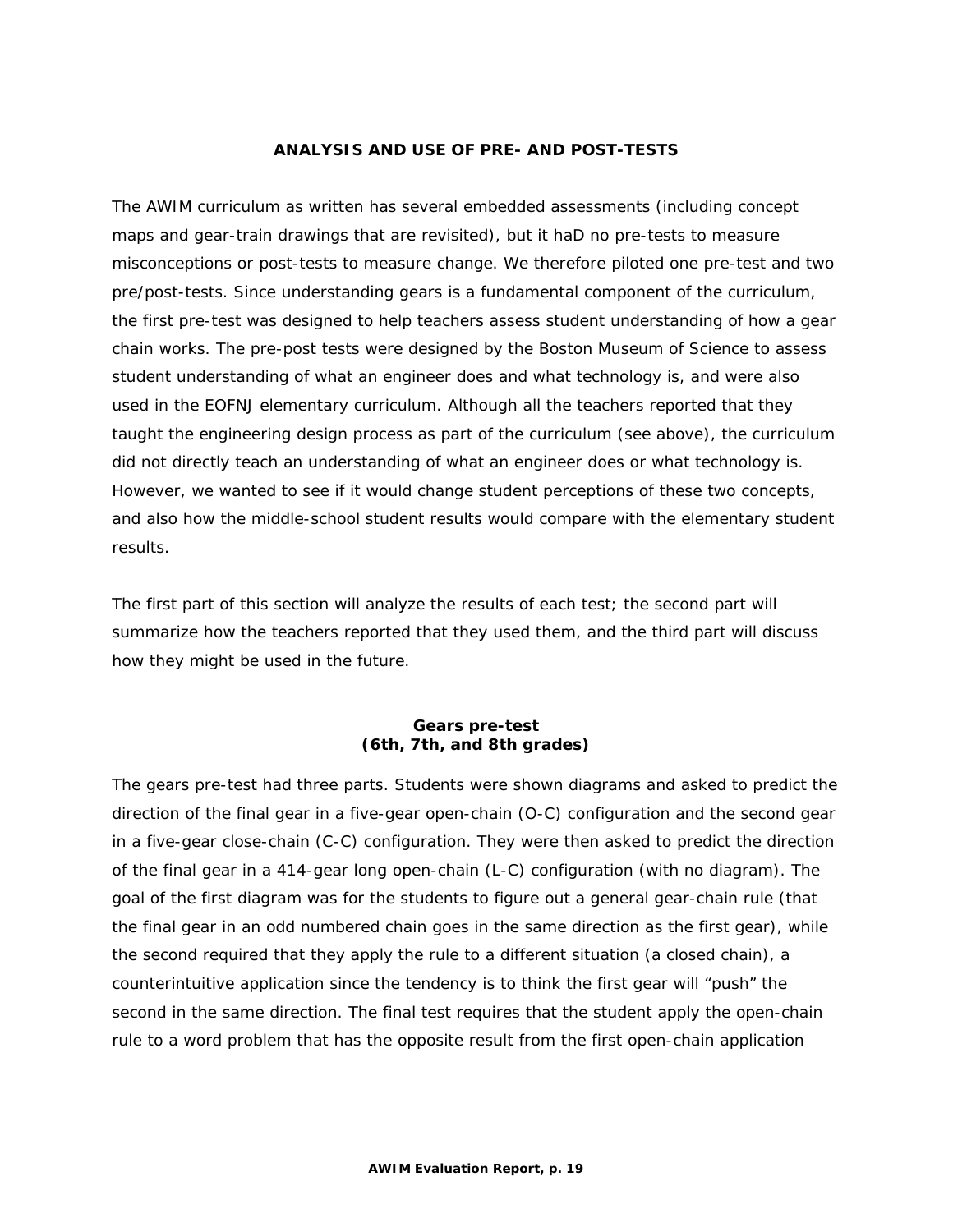(with an even-numbered chain, the final gear goes in the opposite direction from the first  $year)$ .<sup>[1](#page-20-0)</sup>

While almost 60 percent of the  $6<sup>th</sup>$ -graders grasped the open-chain configuration, less than half were able to apply the concept to the long-chain and fewer still understood the closedchain configuration. The  $7<sup>th</sup>$  graders did best on all three tests, while the  $8<sup>th</sup>$  graders were in the middle. This is probably the result of the students in the particular classes: the  $7<sup>th</sup>$ graders were all in an advanced class, while the  $8<sup>th</sup>$ -graders included a number of special education students. Although the closed-chain configuration is the most difficult to conceptualize, the long-chain question was the most difficult for all but the  $6<sup>th</sup>$ -graders, possibly because it was a word problem:

|                             | <b>Percent correct</b> |                                |                       |  |  |  |
|-----------------------------|------------------------|--------------------------------|-----------------------|--|--|--|
| Grade                       | Open Chain<br>$(O-C)$  | <b>Closed Chain</b><br>$(C-C)$ | Long Chain<br>$(L-C)$ |  |  |  |
| $6^{th}$ (n=44)             | 59%                    | 36%                            | 43%                   |  |  |  |
| 7 <sup>th</sup><br>$(n=25)$ | 84%                    | 68%                            | 56%                   |  |  |  |
| $8^{th}$ (n=136)            | 71%                    | 61%                            | 45%                   |  |  |  |
| Total                       | 69%                    | 56%                            | 45%                   |  |  |  |

There was a significant difference between grades on the O-C ( $p = .032$ , which is less than .05) and C-C (p=.003, which is less than .05) tests, but not on the L-C question (see ANOVA tables below). This confirms what is clear from the percentage table above—that the 8th-grade students were anomalous in having trouble with the L-C problem:

### **ANOVA Table**

|                    |                                 |            | Sum of<br><b>Squares</b> | df  | <b>Mean Square</b> | F     | Sig. |
|--------------------|---------------------------------|------------|--------------------------|-----|--------------------|-------|------|
| Open chain * Grade | <b>Between</b><br><b>Groups</b> | (Combined) | 1.316                    | 2   | .658               | 3.498 | .032 |
|                    | <b>Within Groups</b>            |            | 35.731                   | 190 | .188               |       |      |
|                    | Total                           |            | 37.047                   | 192 |                    |       |      |

<span id="page-20-0"></span> $\overline{a}$ <sup>1</sup> These tests were adapted from a much more complex study by Dan Schwartz and John Black on mental models of physical systems. See Daniel L. Schwartz and John B. Black, "Shuttling between Depictive Models and Abstract Rules," Cognitive Science 20, no. 4 (October-December 1996): 457-497.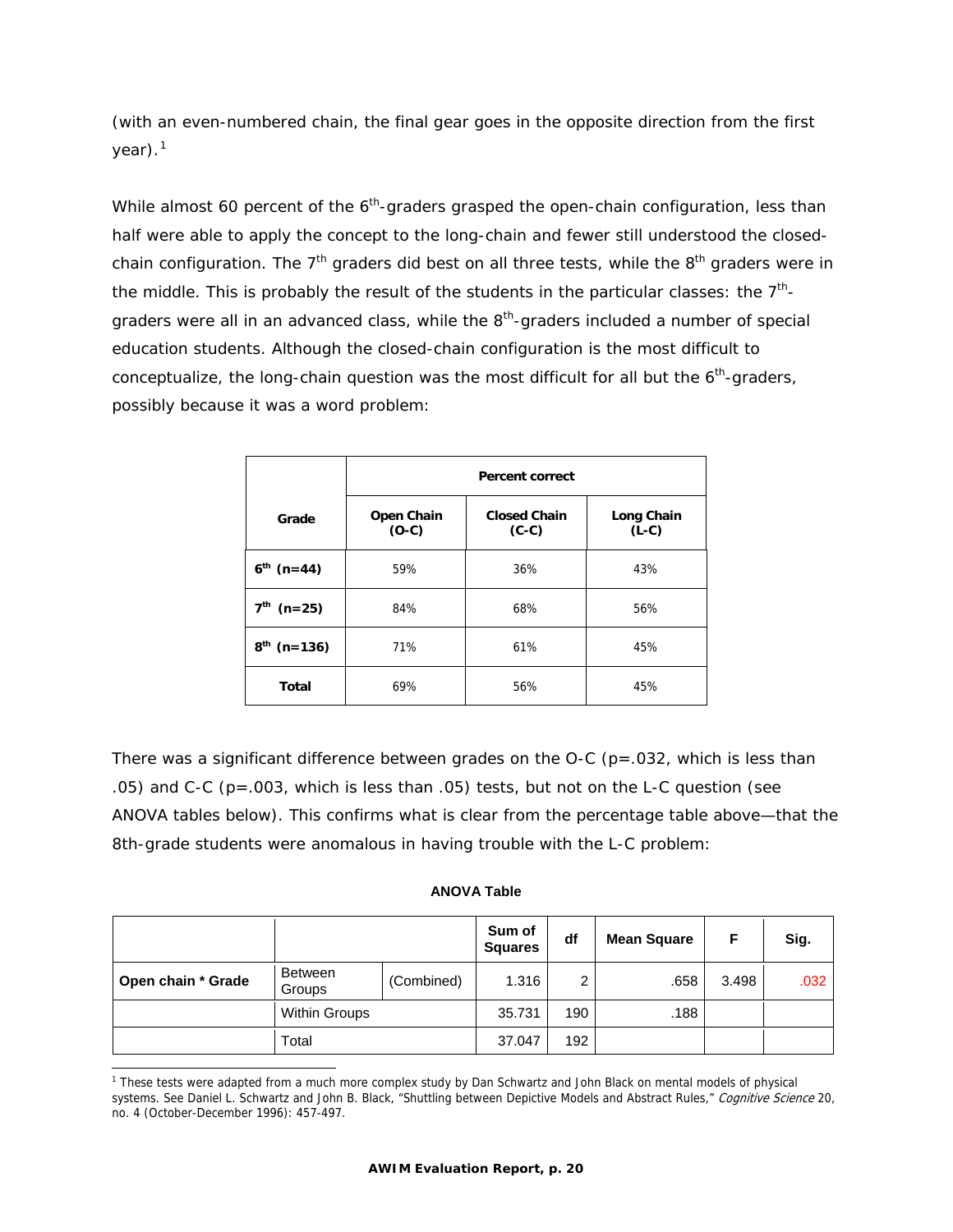| Closed chain * Grade | <b>Between</b><br>Groups | (Combined) | 2.663  | 2   | 1.331 | 5.856 | .003 |
|----------------------|--------------------------|------------|--------|-----|-------|-------|------|
|                      | <b>Within Groups</b>     |            | 42.516 | 187 | .227  |       |      |
|                      | Total                    |            | 45.179 | 189 |       |       |      |
| Long chain * Grade   | Between<br>Groups        | (Combined) | .281   | 2   | .140  | .556  | .574 |
|                      | <b>Within Groups</b>     |            | 46.214 | 183 | .253  |       |      |
|                      | Total                    |            | 46.495 | 185 |       |       |      |

# **"What is an engineer?" and "What is technology?" Pre- and post-test results**

Since these two pre-post tests were designed for elementary school students who were engaged in a curriculum that directly addressed the topics of technology and engineering, while the AWIM curriculum only does so indirectly, we wanted explore the use of the tests to see:

- 1) If they would show overall change for middle-school students (they would not, for instance, if middle-school students got them all right on the pre-test).
- 2) If item analysis would reveal anything interesting about middle-school students' conceptions of engineering and technology
- 3) How the middle-school students' responses would differ from the elementary students' responses.
- 4) If these tests would be useful for the middle-school teachers (as diagnostics).

Students at all three grade levels had more difficulty with the engineering test than the technology test. At all grade levels and on both tests, the standard deviations were high, indicating a wide range of student responses within each level:

|       |                | What is technology?   |        | What is engineering? |             |
|-------|----------------|-----------------------|--------|----------------------|-------------|
| Grade |                | Pre-test<br>Post-test |        | Pre-test             | Post-test   |
|       | Mean           | .6497                 | .6538  | .3910                | .4863       |
| 6     | N              | 43                    | 39     | 43                   | $4^{\circ}$ |
|       | Std. Deviation | .17313                | .18576 | .12507               | .18777      |
|       | Mean           | .7075                 | .7675  | .5075                | .5525       |

|  | Percent correct on pre-test and post-test compared |  |
|--|----------------------------------------------------|--|
|--|----------------------------------------------------|--|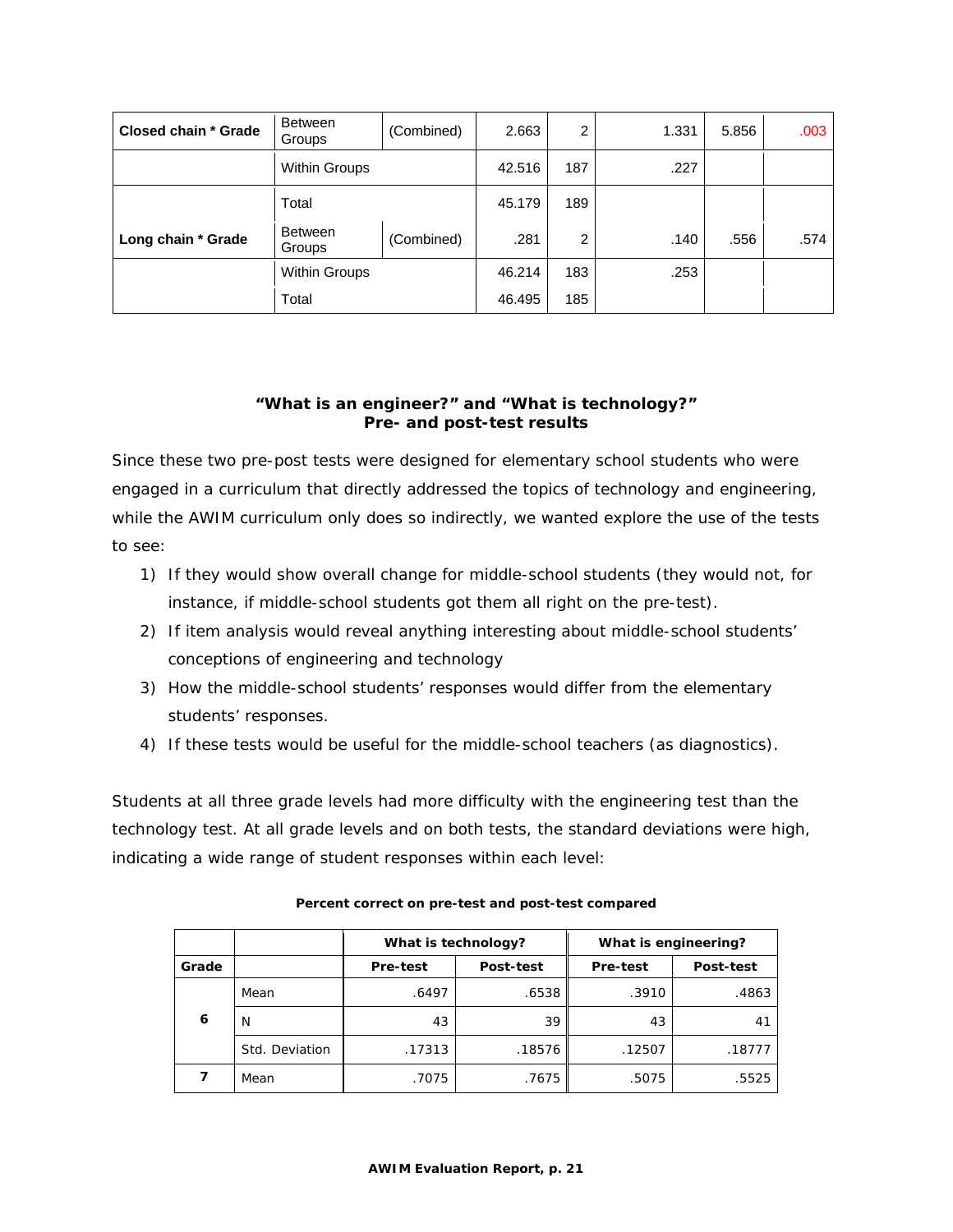|       | N              | 25     | 25     | 25     | 25     |
|-------|----------------|--------|--------|--------|--------|
|       | Std. Deviation | .21019 | .20214 | .15022 | .15168 |
|       | Mean           | .7538  | .8595  | .4820  | .6619  |
| 8     | N              | 132    | 117    | 132    | 117    |
|       | Std. Deviation | .21075 | .17580 | .19817 | .19423 |
|       | Mean           | .7256  | .8025  | .4656  | .6076  |
| Total | N              | 200    | 181    | 200    | 183    |
|       | Std. Deviation | .20665 | .19930 | .18297 | .20113 |

However, as we shall show in the item-analysis below, we suspect that some of the difference between the two tests is because some of the engineering test items were ambiguous—even an adult might get them wrong. In addition, student performance on the "What is an engineer?" pre-test and on both post-tests varied by teacher, indicating that the composition of the class may have made a difference:

|                         |                        |                       |            | Sum of<br>Squares | df  | Mean Square | F      | Sig. |
|-------------------------|------------------------|-----------------------|------------|-------------------|-----|-------------|--------|------|
|                         | Pre-test *<br>Teacher  | <b>Between Groups</b> | (Combined) | .363              | 4   | .091        | 2.178  | .073 |
|                         |                        | Within Groups         |            | 8.135             | 195 | .042        |        |      |
| What is                 |                        | Total                 |            | 8.498             | 199 |             |        |      |
| technology?             | Post-test *<br>Teacher | <b>Between Groups</b> | (Combined) | 1.812             | 4   | .453        | 14.914 | .000 |
|                         |                        | Within Groups         |            | 5.408             | 178 | .030        |        |      |
|                         |                        | Total                 |            | 7.220             | 182 |             |        |      |
|                         | Pre-test *<br>Teacher  | <b>Between Groups</b> | (Combined) | .342              | 4   | .086        | 2.638  | .035 |
|                         |                        | Within Groups         |            | 6.320             | 195 | .032        |        |      |
| What is an<br>engineer? |                        | Total                 |            | 6.662             | 199 |             |        |      |
|                         | Post-test *<br>Teacher | <b>Between Groups</b> | (Combined) | 1.722             | 4   | .431        | 13.653 | .000 |
|                         |                        | Within Groups         |            | 5.708             | 181 | .032        |        |      |
|                         |                        | Total                 |            | 7.431             | 185 |             |        |      |

### **Percentage correct for pre- and post-tests**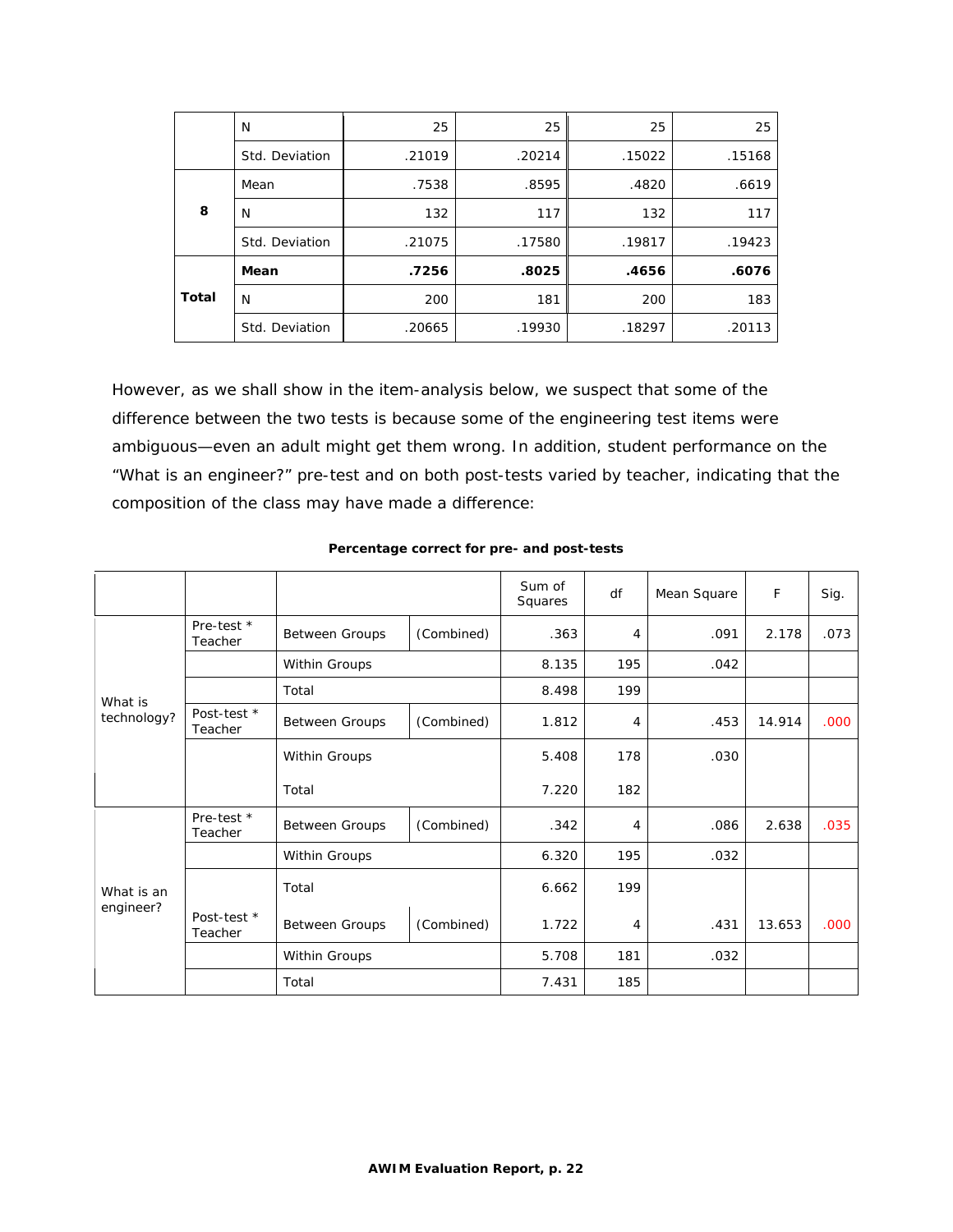Despite these differences, the pre- and post-test results on both tests were highly correlated (p<.001). In other words, at the student level, a student who did well on one did well on all the others, and vice-versa:

|           |                         |                     | Pre-test                 |                         | Post-test                |                          |
|-----------|-------------------------|---------------------|--------------------------|-------------------------|--------------------------|--------------------------|
|           |                         |                     | What is<br>technology?   | What is an<br>engineer? | What is<br>technology?   | What is an<br>engineer?  |
|           | What is<br>technology?  | Pearson Correlation | 1                        | $.387$ (**)             | $.479$ <sup>(**)</sup> ) | $.349$ <sup>(**)</sup> ) |
|           |                         | Sig. (2-tailed)     |                          | .000                    | .000                     | .000                     |
|           |                         | N                   | 200                      | 200                     | 177                      | 179                      |
| Pre-test  | What is an<br>engineer? | Pearson Correlation | $.387$ (**)              | 1                       | $.331$ (**)              | $.344$ (**)              |
|           |                         | Sig. (2-tailed)     | .000                     |                         | .000                     | .000                     |
|           |                         | N                   | 200                      | 200                     | 177                      | 179                      |
|           | What is<br>technology?' | Pearson Correlation | $.479$ <sup>(**)</sup> ) | $.331$ (**)             | 1                        | $.590$ (**)              |
|           |                         | Sig. (2-tailed)     | .000                     | .000                    |                          | .000                     |
| Post-test |                         | N                   | 177                      | 177                     | 183                      | 180                      |
|           | What is an<br>engineer? | Pearson Correlation | $.349$ <sup>(**)</sup> ) | $.344$ (**)             | $.590$ (**)              |                          |
|           |                         | Sig. (2-tailed)     | .000                     | .000                    | .000                     |                          |
|           |                         | N                   | 179                      | 179                     | 180                      | 186                      |

**Correlations for percentage correct on both pre- and post-tests** 

\*\* Correlation is significant at the 0.01 level (2-tailed).

The difference between grades was also statistically significant—in other words, the students in the higher grades did better than the students in the lower grades, indicating that the tests do distinguish between grade levels:

|  |  |  | Differences between grades in percentage correct on pre- and post-tests |
|--|--|--|-------------------------------------------------------------------------|
|  |  |  |                                                                         |

|             |                      |                       |            | Sum of<br>Squares | df  | Mean<br>Square | F          | Sig.              |
|-------------|----------------------|-----------------------|------------|-------------------|-----|----------------|------------|-------------------|
|             | Pre-test<br>* Grade  | <b>Between Groups</b> | (Combined) | .361              | 2   | .180           | 4.36<br>6  | .014              |
|             |                      | Within Groups         |            |                   | 197 | .041           |            |                   |
| What is     |                      | Total                 |            | 8.498             | 199 |                |            |                   |
| technology? | Post-test<br>* Grade | <b>Between Groups</b> | (Combined) | 1.273             | 2   | .636           | 19.2<br>73 | .000 <sub>1</sub> |
|             |                      | Within Groups         |            | 5.877             | 178 | .033           |            |                   |
|             |                      | Total                 |            | 7.150             | 180 |                |            |                   |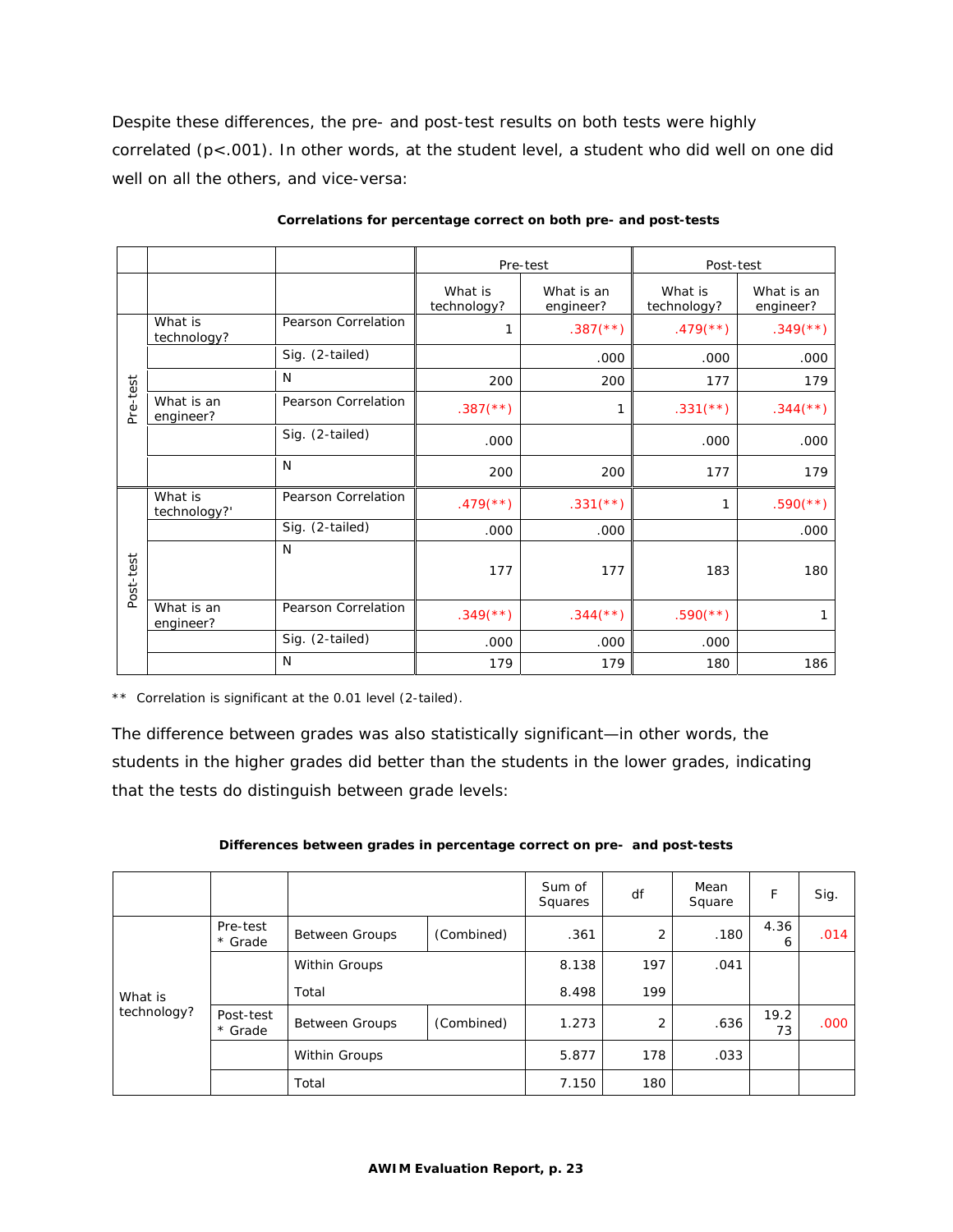|                         | Pre-test<br>* Grade  | <b>Between Groups</b>               | (Combined) | .319  | 2   | .159 | 4.95       | .008              |
|-------------------------|----------------------|-------------------------------------|------------|-------|-----|------|------------|-------------------|
|                         |                      | Within Groups                       |            | 6.343 | 197 | .032 |            |                   |
| What is an<br>engineer? |                      | Total                               |            | 6.662 | 199 |      |            |                   |
|                         | Post-test<br>* Grade | (Combined)<br><b>Between Groups</b> |            | 1.024 | 2   | .512 | 14.5<br>37 | .000 <sub>1</sub> |
|                         |                      | Within Groups                       |            | 6.339 | 180 | .035 |            |                   |
|                         |                      | Total                               |            | 7.362 | 182 |      |            |                   |

### **Item analysis "What is an engineer?"**

The engineering test had 16 pictures with captions and asked the students to circle the "kinds of work that engineers do for their jobs." There were nine correct choices:

- **Improve bandages**
- **Develop better bubble gum**
- **Design ways to clean water**
- Read about inventions
- **Figure out how to track luggage**
- Work as a team
- **Create warmer kinds of jackets**
- **Design tunnels**
- **Write computer programs**

The seven incorrect choices were:

- **Construct buildings**
- **Drive machines**
- Repair cars
- **Install wiring**
- Clean teeth
- **Sell food**
- **Arrange flowers**

An item-by-item analysis of the pre- and post-tests for the  $6<sup>th</sup>$ ,  $7<sup>th</sup>$ , and  $8<sup>th</sup>$ -grade students showed that their ideas about the kinds of work that engineers do expanded somewhat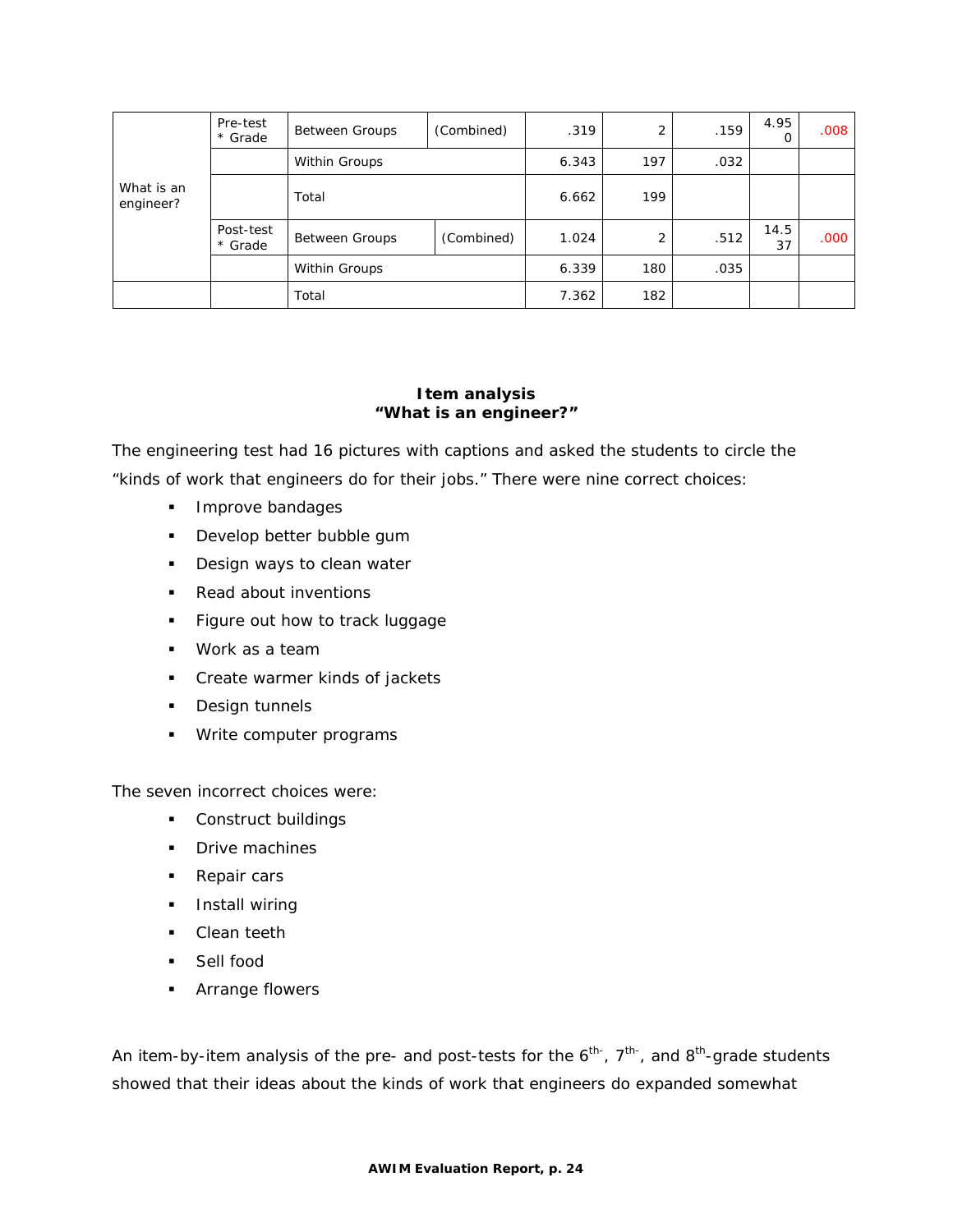between the pre- and post-test, but that some misconceptions remained. However, four of the misconceptions that persisted—that engineers "construct buildings," "drive machines," "repair cars," and "install wiring"—are arguably not misconceptions, or at least not unreasonable misconceptions for a middle-school student (or an elementary school student, for whom these tests were designed, or even an adult), since the people who do these jobs are often referred to as engineers: people who work at construction sites are often called "construction engineers" and people who work at car-repair facilities are referred to as "automotive engineers," while those who drive certain mechanical vehicles are also often called engineers (i.e., on subways).

Here are the results by grade:

#### **6th Grade**

The chart below shows the change from pre-test to post-test for the sixth graders. The seven items that are considered incorrect are highlighted in red; the correct items are in black.

If we focus on the nine correct items, we find that in the pre-test, very few students consider some of the more subtle forms of engineering—those on the left-end of the chart, including developing gum, improving bandages, creating warmer jackets, tracking luggage, and reading about inventions—to be part of an engineer's job and that although the percent choosing these items improved, it never reached more than half of all students. On the other hand, if we focus on those seven items that the test-designers considered not to be engineering, we see that four of them are were highly likely to be considered engineering by the students, and this changed very little from pre-post tests. This could indicate that these are firm misconceptions, but it could also be argued that they are not misconceptions at all, but valid interpretations of current language use.

However, the largest changes were in the middle and show that the students' conception of what an engineer does broadened considerably between the two tests: almost twice as many students in the post-test correctly considered cleaning water to be engineering, while there were also large increases in the numbers who considered reading about inventions and working as a team to be engineering. These latter two are important because they seem likely to have arisen from having participated in the AWIM curriculum, which asks the students to copy elaborate diagrams and emphasizes teamwork.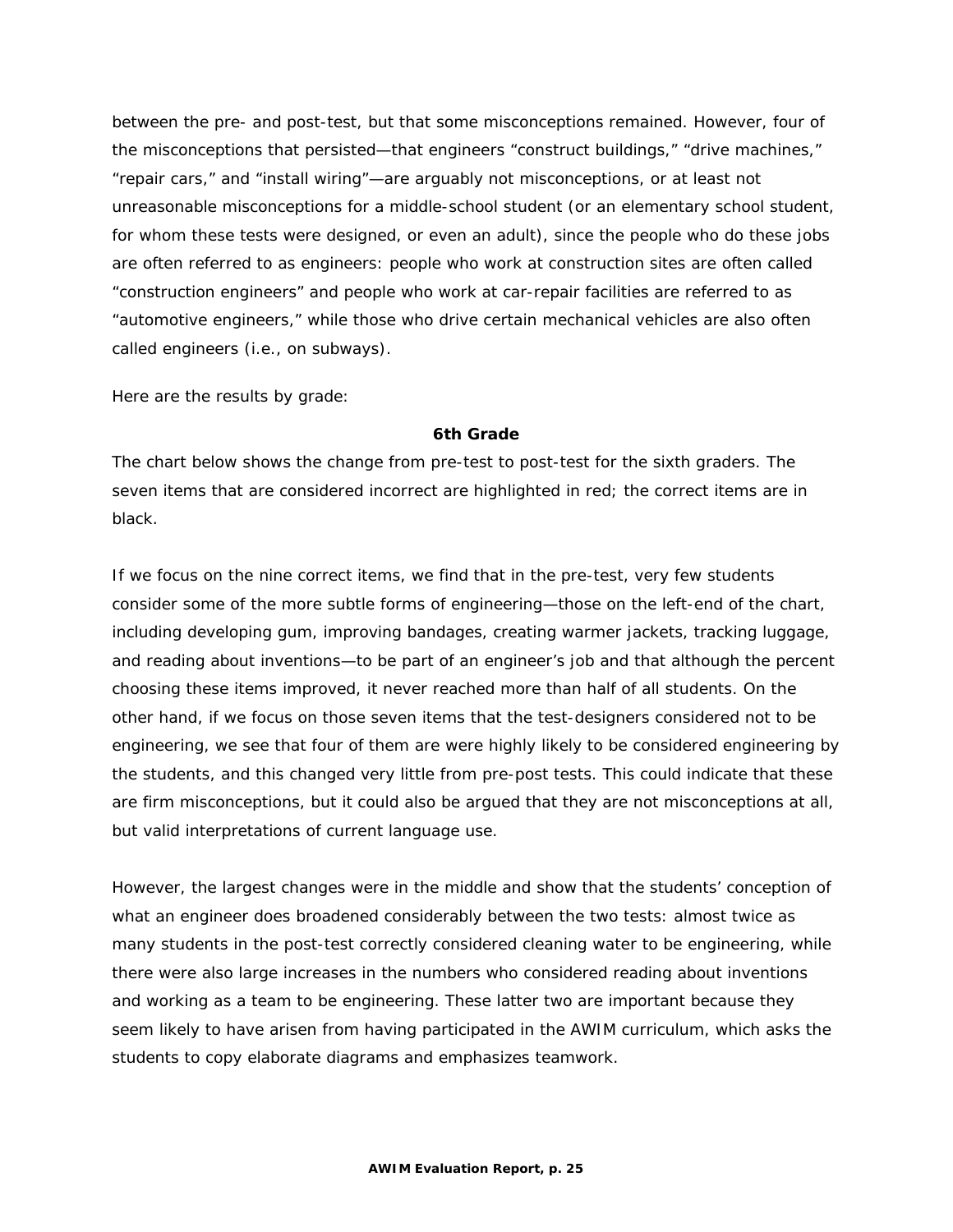#### **What is an engineer? 6th-grade results**





The 7th-graders followed a very similar pattern, although a slightly larger percentage were likely to consider the subtle tasks to be engineering, particularly by the post-test. But they had, and maintained, the same misconceptions. In fact, their conviction that constructing buildings was engineering strengthened, although their evaluation of repair cars was weaker. In addition, they did not change as much in the middle areas (cleaning water, working as a team), which they had already considered engineering at the pre-test: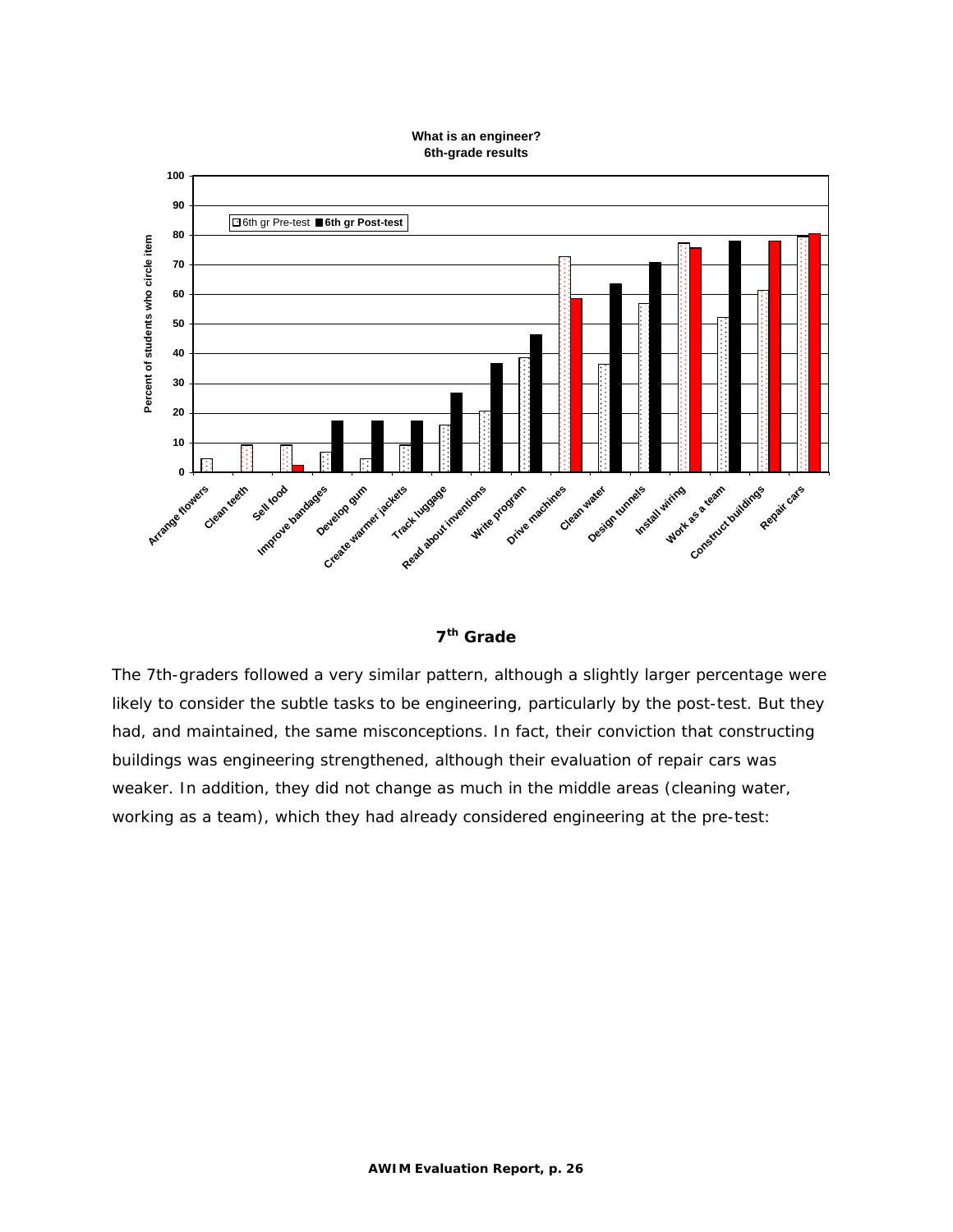#### **What is an engineer? 7th-grade results**



# **8th Grade**

In many ways, the 8th-graders began more like the 6th-graders than the 7th-graders but they differed in the huge post-test gain on some items. For instance, they were less likely than the 7th-graders to consider teamwork as part of engineering on the pre-test but were more likely to consider this part of engineering on the post-test. In addition, by post-test, the 8th-graders had greatly expanded their conception of what engineers to do to include improving improve bandages, develop gum, create warmer jackets, and tracking luggage. It seems likely that this was the result of the teachers using the test as part of their instruction: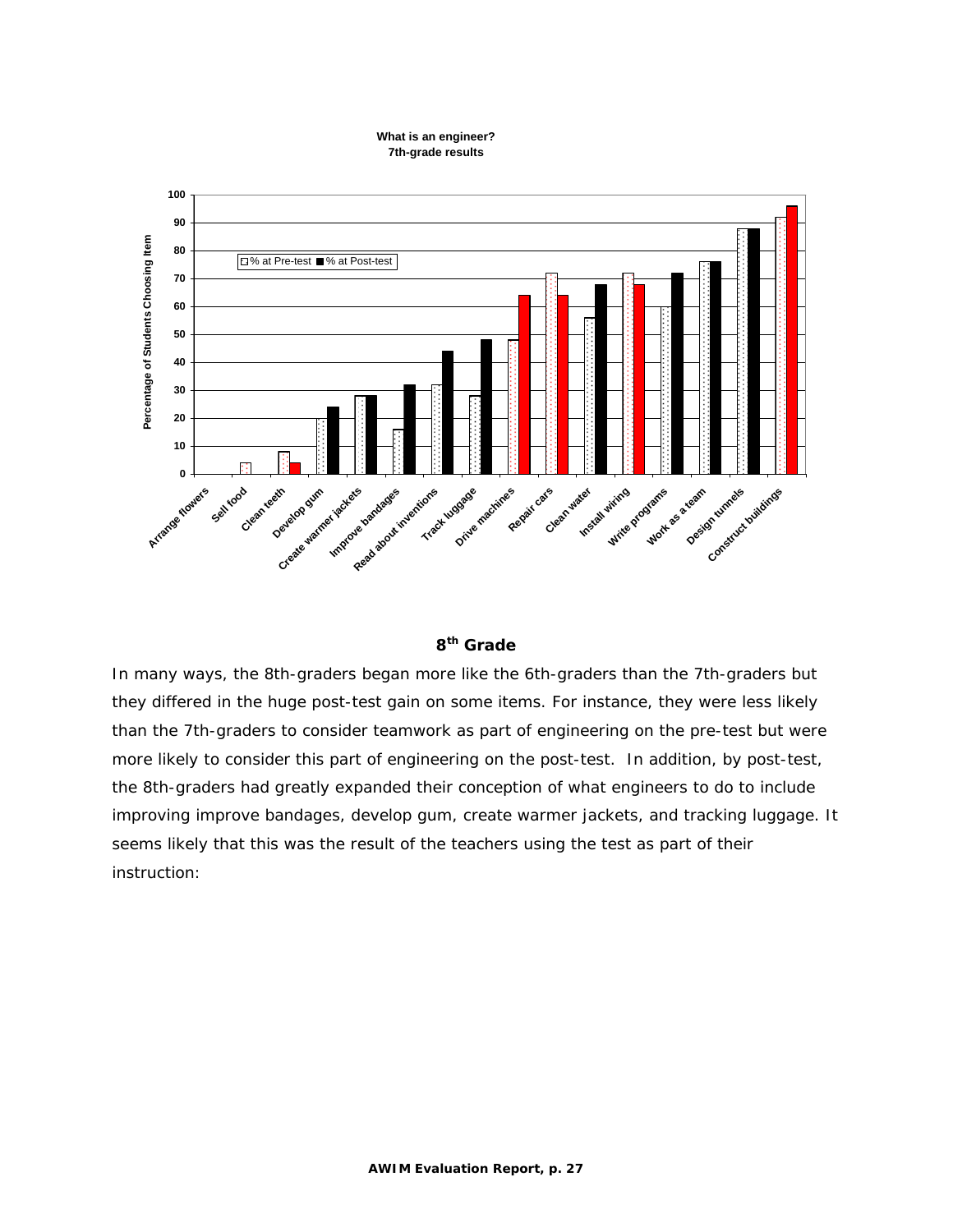#### **What is an engineer? 8th-grade results**



The pre-post changes for all grades are summarized in the chart below, with the changes in the correct choices separated in the changes in the incorrect choices. The two largest changes at each grade level are highlighted in bold. Negative changes mean that more students incorrectly chose an item:

| <b>I</b> tem             | 6 <sup>th</sup> | 7th      | 8th   |  |  |  |
|--------------------------|-----------------|----------|-------|--|--|--|
| <b>Correct choices</b>   |                 |          |       |  |  |  |
| Clean water              | $+29$           | $+12$    | $+34$ |  |  |  |
| Work as team             | $+27$           | $\Omega$ | $+29$ |  |  |  |
| Read about<br>inventions | $+20$           | $+12$    | $+29$ |  |  |  |
| Develop gum              | $+18$           | $+4$     | $+46$ |  |  |  |
| Improve<br>bandages      | $+16$           | $+16$    | $+29$ |  |  |  |
| <b>Track luggage</b>     | $+16$           | $+20$    | $+37$ |  |  |  |
| Design tunnels           | $+15$           | O        | $+19$ |  |  |  |

#### **What is an engineer? % change in incorrect responses at post-test Post-test by Grade**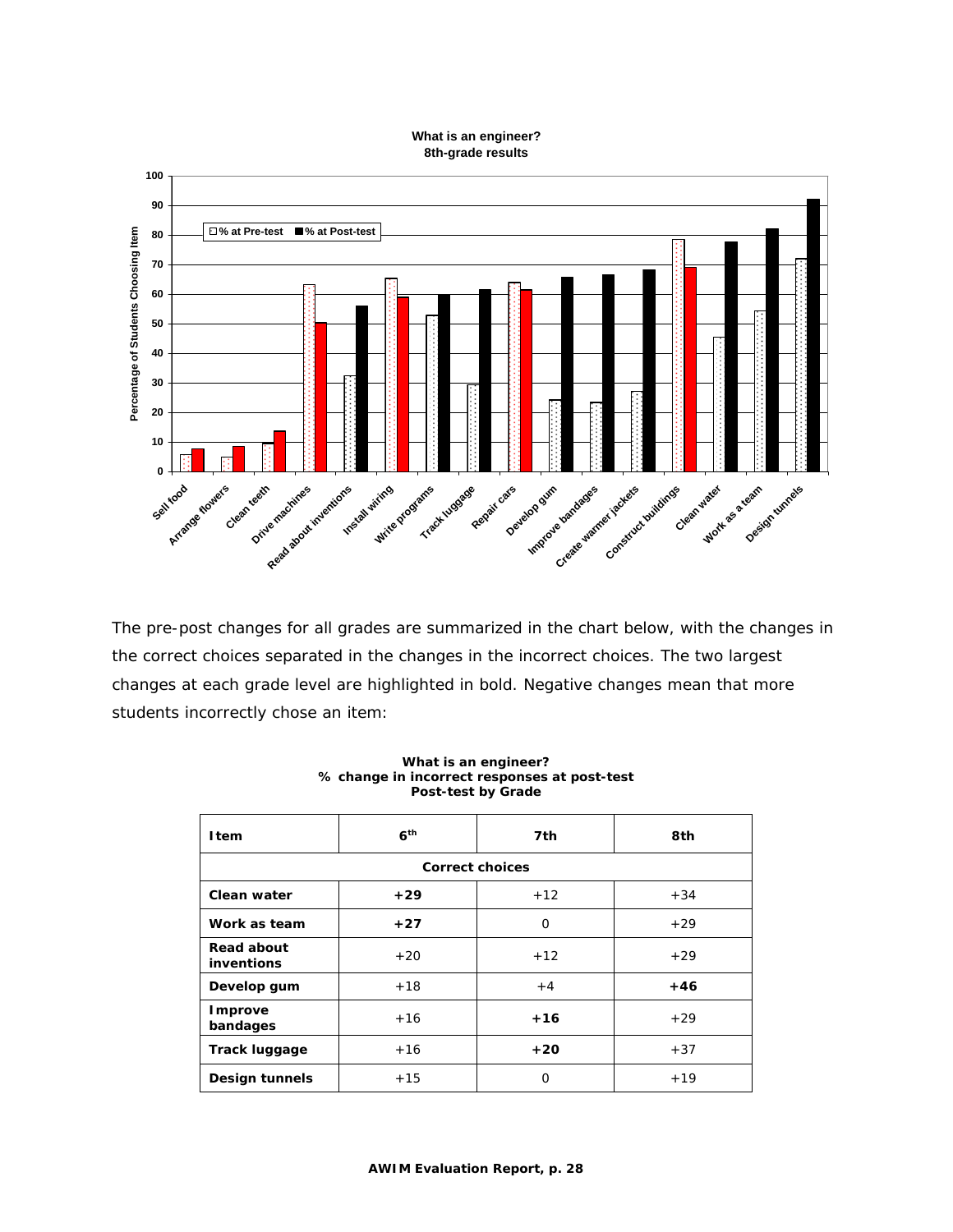| Create jackets           | $+13$ | $\Omega$ | $+45$ |  |  |
|--------------------------|-------|----------|-------|--|--|
| Write programs           | $+11$ | $+12$    | $+11$ |  |  |
| <b>Incorrect choices</b> |       |          |       |  |  |
| Construct<br>buildings   | $-10$ | -8       | $+22$ |  |  |
| Sell food                | 0     | O        | 0     |  |  |
| Clean teeth              | $+9$  | $+4$     | $-2$  |  |  |
| <b>Install wiring</b>    | $+9$  | $+4$     | $+17$ |  |  |
| <b>Repair cars</b>       | $+6$  | $+8$     | $+13$ |  |  |
| <b>Arrange flowers</b>   | $+5$  | $\Omega$ | $-2$  |  |  |
| <b>Drive machines</b>    | $+20$ | $+14$    | $+22$ |  |  |

While the pre-post tests tell us something about student conceptions/misconceptions, an open-ended question that asked student to write a sentence describing "What is an engineer?" enables us to explore some of these conceptions in more detail. The table below sorts the 10 most frequently used words that pertain to engineering, with those that declined in use in the top half of the chart and those that increased in use in the bottom half. Note that some students might use several of these words in one sentence, so the list does n ot correlate with the number of responses (91 for the pre-test and 97 for the posttest):

|                                        | Pre | Post           |  |  |  |
|----------------------------------------|-----|----------------|--|--|--|
| Decreased from pre- to post-test       |     |                |  |  |  |
| <b>BUILD</b>                           | 28  | 21             |  |  |  |
| <b>SOLVE</b>                           | 14  | 8              |  |  |  |
| <b>MACHINE</b>                         | 13  | $\overline{2}$ |  |  |  |
| <b>REPAIR</b>                          | 6   | $\overline{2}$ |  |  |  |
| ENTRIES THAT USED NONE THE<br>10 WORDS | 18  | 5              |  |  |  |
| Increased from pre- to post-test       |     |                |  |  |  |
| <b>DESIGN</b>                          | 33  | 37             |  |  |  |
| <b>BETTER</b>                          | 8   | 29             |  |  |  |
| <b>IMPROVE</b>                         | 13  | 26             |  |  |  |
| <b>INVENT</b>                          | 11  | 13             |  |  |  |
| <b>CREATE</b>                          | 8   | 12             |  |  |  |
| <b>TEAM</b>                            | 3   | 5              |  |  |  |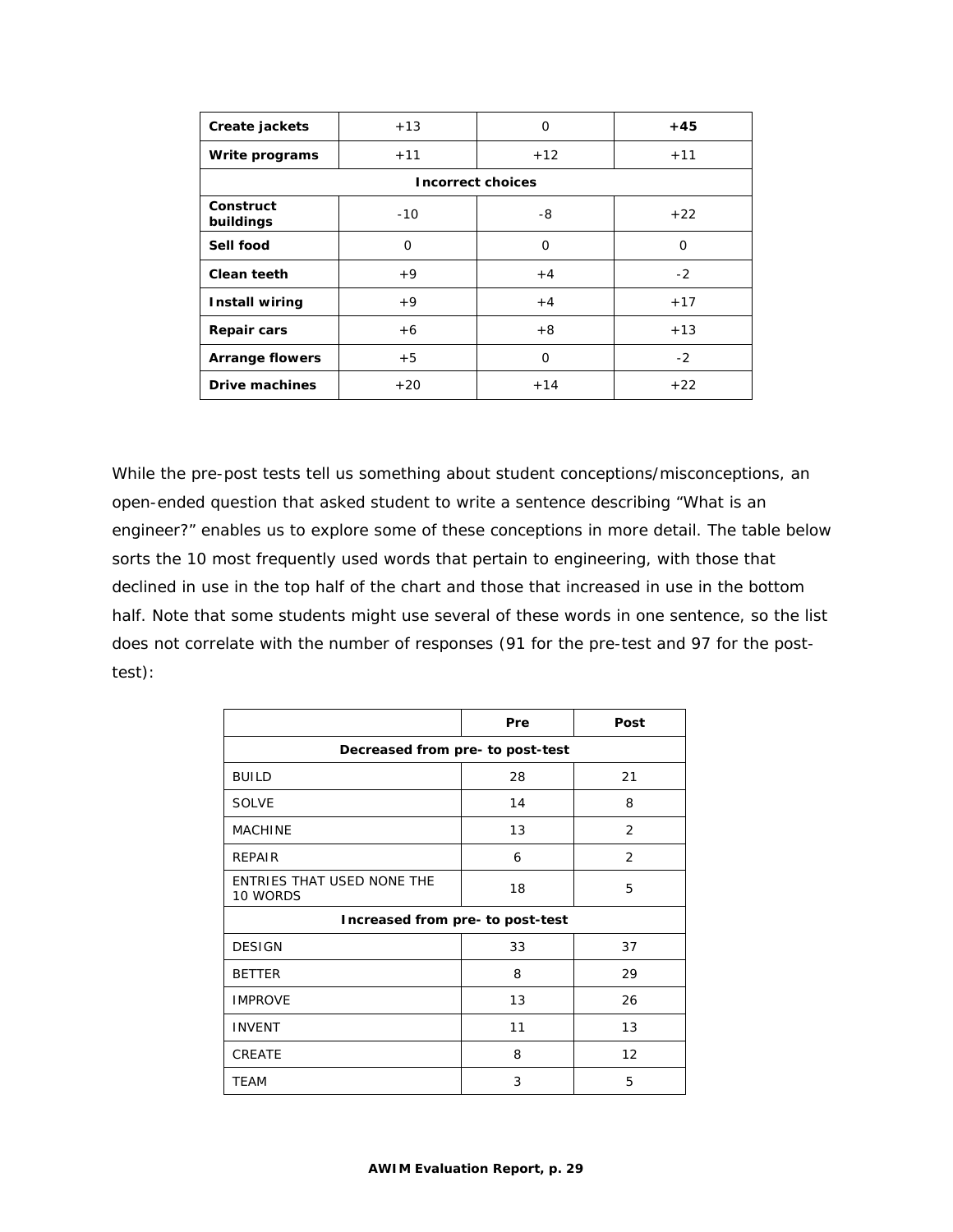This chart shows two types of change: first, many students simply became better able to answer the question, as the decreased in the number who used none of the 10 words shows (almost all of those who did not use any of the 10 words got less than 50 percent correct on the pre-test); and second, there was a marked shift from a focus on engineering working with machines to a to a broader definition that revolved around improving an object or making things better for the world. For instance, in the pre-test, students who used the term "design" frequently used it in sentences such as the following:

- "An engineer is someone who constructs and repairs mechanical things."
- "An engineer is someone who constructs buildings and drives machines."
- "An engineer is a person or people who designs things and does stuff with cars, machines, buildings, etc. That's what I think an engineer does."

In the post-test, there are fewer references to machines (including cars) and students were more likely to use the words "improve" and "better," as in "make things better":

- "An engineer is a person who develops or improves things."
- "Someone who works to improve things."
- "A person who designs things that can improve how we live."
- "An engineer is a person that improves things in order to create newer and better things."
- "An engineer is someone who designs ways to make things better."

It seems possible that this expanded definition may have in part the result of the students' exposure to the iterative design process during the curriculum.

### **"What is technology?" Item analysis of the pre- and post-tests**

As noted above, the students did better on the technology pre- and post-tests than on the engineering tests. Students at all grade levels improved on the post-tests, with the changes greater for older students, but once again, the standard deviations were high.

The technology test had 16 pictures with captions and asked the students to circle those items that "you think are technology." The twelve correct choices were as follows:

- **Subway**
- Cellular phone
- **Television**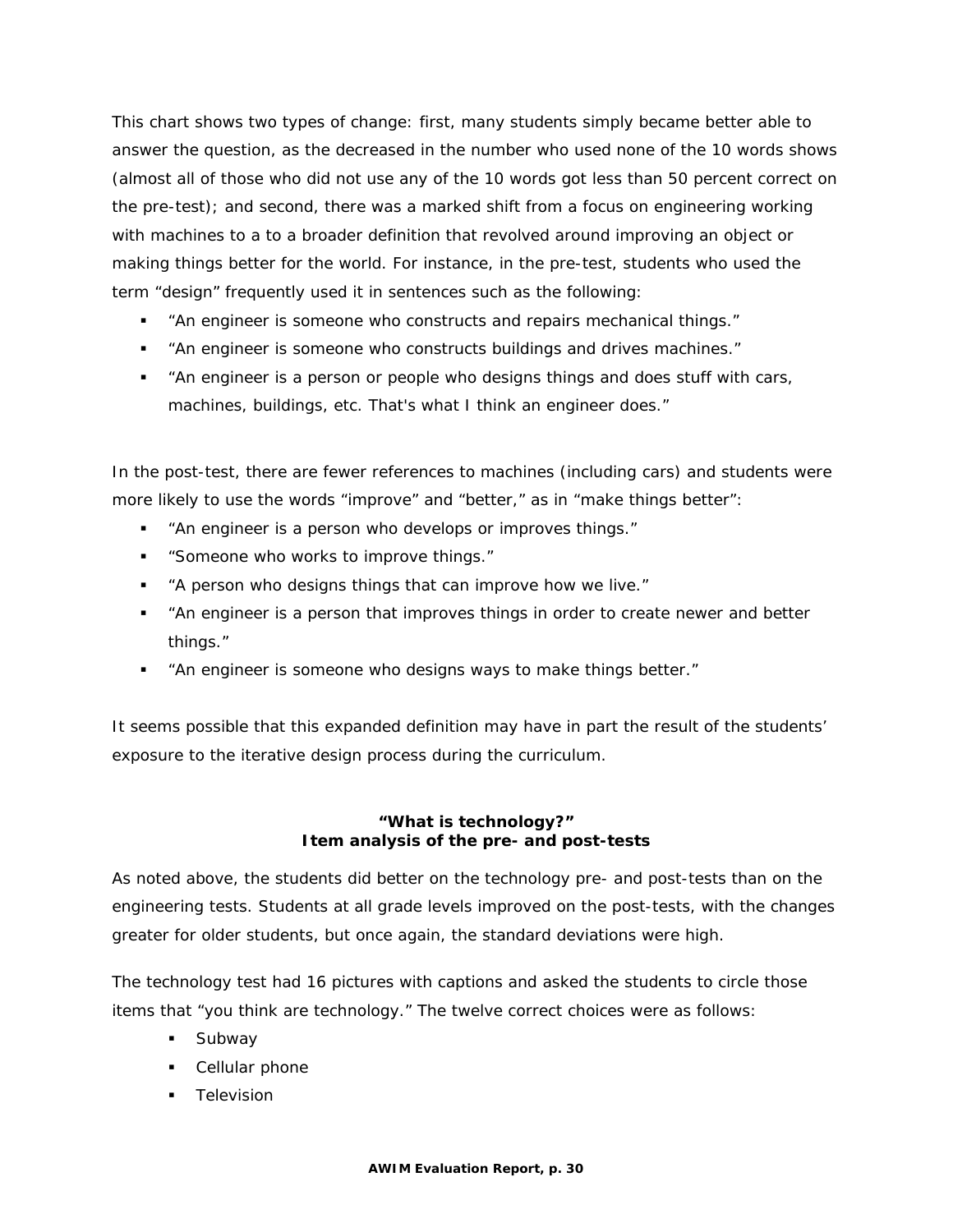- **Factory**
- Power lines
- Books
- $\overline{\phantom{a}}$  Cup
- **Bandage**
- **Shoes**
- **House**
- **Bicycle**
- **Bridge**

There were only four incorrect choices:

- **Dandelions**
- **Dak tree**
- $Bird$
- **Lightning**

For this test, then, both the choices and the wording of the prompt seem even more ambiguous than for the engineering test. First, when the items are lined up as above, the distinction between man-made and "natural" items is clearer than it is when you are faced with making a decision about which is which. Second, since only four items are not technology, it is possible that the students did better on this test than the engineering test simply by choosing at random. Third, although this was not a cause of student error, it is nevertheless true that technology is used in many so-called "natural" products, through genetic engineering. And fourth, the question itself ("What is technology?") is unclear, since none of these *is* technology. The dictionary definition of technology describes it as an application of knowledge, a capability, or specialized aspects of a field. This is taken from the Merriam-Webster Online Dictionary:

**Technology: 1 a :** the practical application of knowledge especially in a particular area **: ENGINEERING** 2 <medical *technology*> **b** : a capability given by the practical application of knowledge <a car's fuel-saving *technology*> **2 :** a manner of accomplishing a task especially using [technical](http://www.m-w.com/dictionary/technical) processes, methods, or knowledge <new *technologies* for information storage> **3 :** the specialized aspects of a particular field of endeavor <educational *technology*>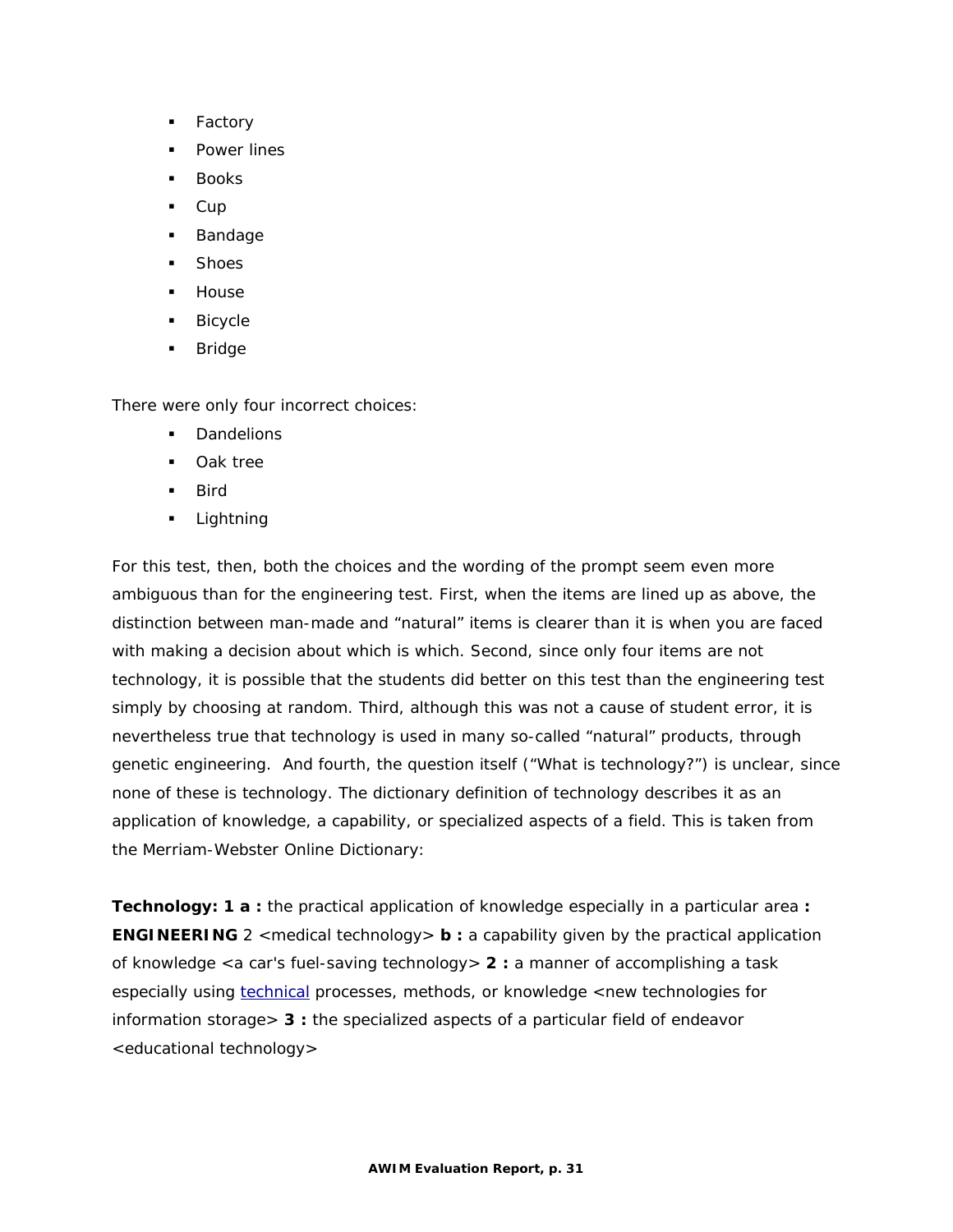It is not clear how any of these would apply to shoes, a cup, bandages, books, or other of the "correct" items listed above.

In fact, as the following three graphs show, the students at all grade levels considered TV, phones, subways, power lines, and factories to be technology, while a majority at all grades had trouble with the last seven "correct" items listed above. By post-test, the 8<sup>th</sup>-graders had an expanded their definition to include these items. As with the engineering test, the extent to which the 8<sup>th</sup>-graders got the correct answers again suggests their teachers taught the subject. Here are the three charts:



#### **What is Technology? Overall 6th Grade Results**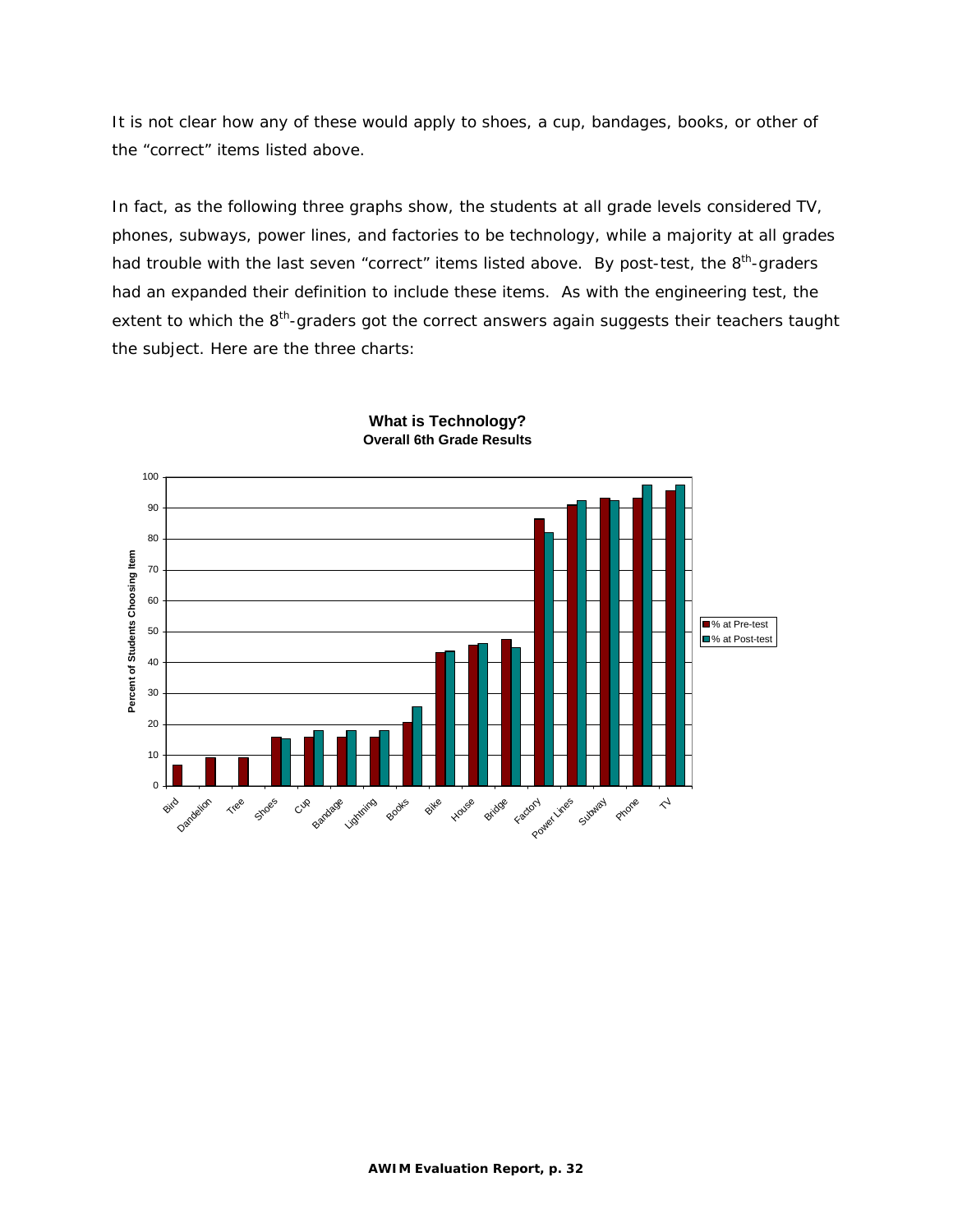

### **What is Technology? Overall 7th Grade Results**

**What is Technology? Overall 8th Grade Results**

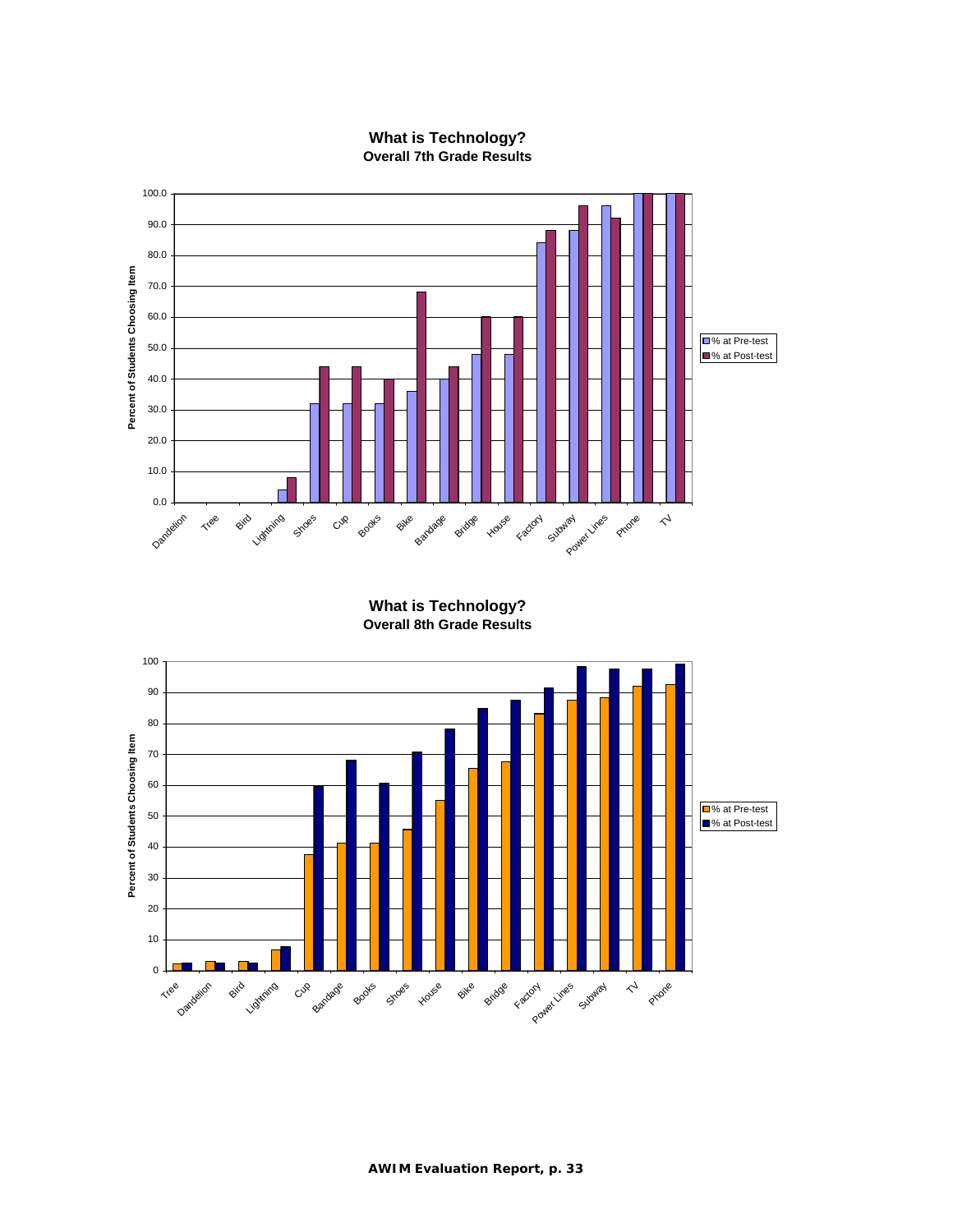Here are the pre-test/post-test changes for the seven items, with the item with the greatest change at each grade level highlighted in bold:

| <b>I</b> tem   | 6 <sup>th</sup> | 7 <sup>th</sup> | R <sup>th</sup> |
|----------------|-----------------|-----------------|-----------------|
| <b>Books</b>   | $+14$           | $+8$            | $+23$           |
| Cup            | $+11$           | $+12$           | $+26$           |
| <b>Bandage</b> | $+11$           | $+4$            | $+30$           |
| <b>Shoes</b>   | $+9$            | $+12$           | $+27$           |
| House          | $+7$            | $+12$           | $+24$           |
| <b>Bicycle</b> | $+6$            | $+32$           | $+19$           |
| <b>Bridge</b>  | $+4$            | $+12$           | $+19$           |

**"What is technology?" Percent increase in correct responses at post-test by grade**

The students' pre-test responses to an open-ended question that asked "How do you know if something is technology?" explain why they all chose TVs, phones, subways, etc.: they narrowly associate technology with electrical power:

- "I know if something is technology because it is electrical."
- "Something that is technology is usually something that involves machine or electricity."
- "Something is technology if [it] runs by power or makes power for things to work and solve a problem."

The post-test answers to this question showed that they had expanded their understanding to include anything man-made:

- "Technology is anything made by humans, man-made."
- "Technology is inventions that are man made and are not naturally made like birds and trees. They improve lifestyles."
- "It is something that makes life easier for humans and is manmade."

However, those students who still failed to identify certain items (e.g., shoes) as technology at post-test continued to believe that technology was associated with power, particularly electricity:

- "You know something is technology when something is made up of electricity."
- "I know if it is technology if the thing has electricity running it or if it run by a force such as a bike."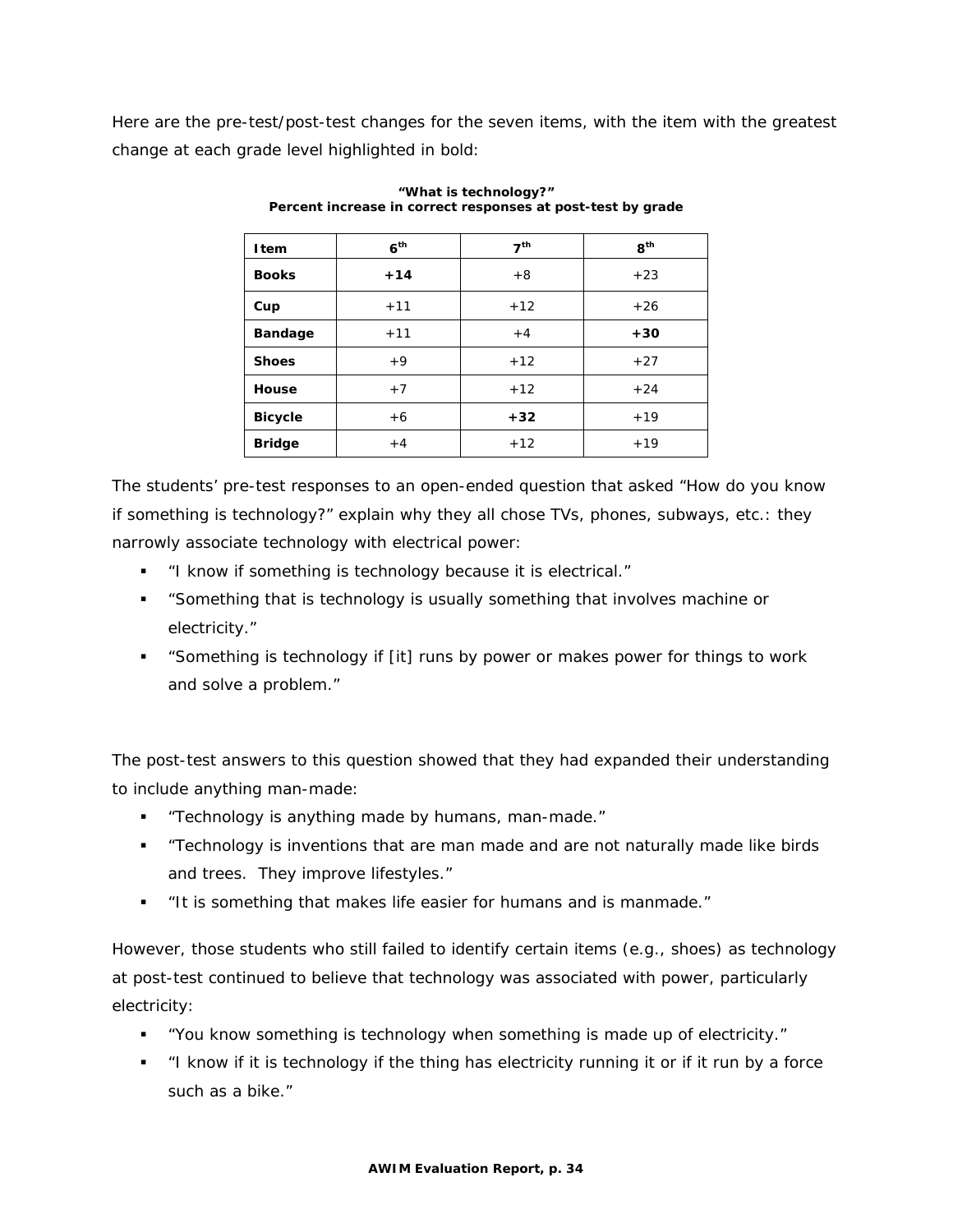**If it uses some sort of power.**"

### **Teacher use of pre- and post-tests**

The final survey for the teachers asked about their use of the pre- and post-tests discussed above, as well as of additional assessments embedded throughout the curriculum. The six teachers who had finished teaching the unit by June responded to this survey.

In general, they found most of the pre-tests and post-tests only somewhat useful, were split on the concept maps and student reflections (non-traditional assessments that some of the teachers might be less familiar with), and found the embedded assessments (in Units 2 and 3) the most useful:

|                                          | <b>Very</b> | Somewhat | Not very | Not at all |
|------------------------------------------|-------------|----------|----------|------------|
| Gears pre-test                           |             | 5        | O        | Ω          |
| What is an engineer pre-test             | $\Omega$    | 5        |          | Ω          |
| What is technology pre-test              | 0           | 5        |          | Ω          |
| What is an engineer post-test            | $\Omega$    | 6        | O        | Ω          |
| What is technology post-test             | $\Omega$    | 6        | $\Omega$ | Ω          |
| Vocabulary check                         |             | 5        | 0        | O          |
| Concept maps                             | 3           | 2        |          | 0          |
| <b>Student reflections</b>               | 3           | 3        | 0        | O          |
| Basic understanding of gears (in Unit 2) | 4           | 2        | O        |            |
| Gear train drawings (in Unit 3)          | 5           | Ο        |          | Ω          |

### **How useful did you find the following pre/post tests and other assessments?**

All reported that they either marked or reviewed all of the tests for themselves, but only half or less (depending on the assessment) reported that they used them as a basis for class discussion. Again, they were more likely to do this for the embedded assessments in Units 2 and 3 than for the other tests:

**How did you use the following pre/post tests and other assessments? [You can check more than one choice in each row.]**

|                              | Marked and<br>gave back to<br>students | Marked<br>for myself | Reviewed<br>for myself | Used in<br>class<br>discussion |
|------------------------------|----------------------------------------|----------------------|------------------------|--------------------------------|
| Gears pre-test               |                                        |                      | 4                      |                                |
| What is an engineer pre-test |                                        |                      |                        |                                |
| What is technology pre-test  |                                        |                      |                        |                                |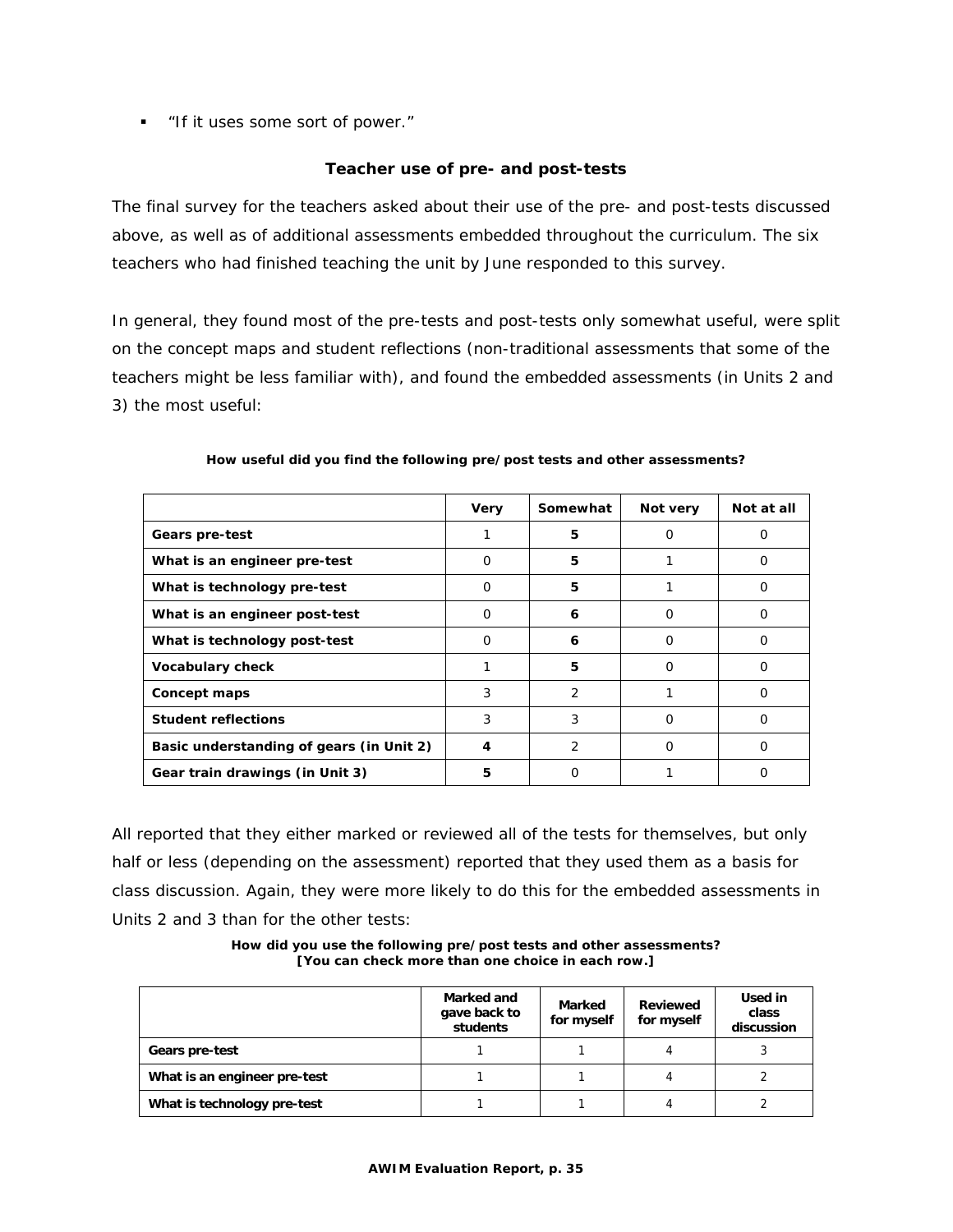| What is an engineer post-test            |  |  |
|------------------------------------------|--|--|
| What is technology post-test             |  |  |
| <b>Vocabulary check</b>                  |  |  |
| Concept maps                             |  |  |
| <b>Student reflections</b>               |  |  |
| Basic understanding of gears (in Unit 2) |  |  |
| Gear train drawings (in Unit 3)          |  |  |

An open-ended question at the end of the Unit 1 survey asked for details about the three pre-tests (gears, What is an engineer? What is technology?). Some of the teachers used them to get a general sense of how much the students knew:

- "Yes, the pretests help me get a baseline as to where to start."
- "The students just took the test with no warm-up or input in order to establish their base level."
- "The pre-tests/surveys just gave me background in general and a baseline for the students. They didn't really impact my teaching mainly because the students all roughly were on the same level."
- "Yes, they set the tone for the 'big picture.'"
- "They weren't very helpful, but I did see how little my students know about these topics."

One teacher thought the engineering and technology pre-tests were useful as an introduction but another thought they were not:

- **The pre-tests were helpful because it introduced students to engineering and** technology."
- "Not really, the 'What is technology?' and 'What is an engineer?' seemed to be designed for younger students. It didn't seem the topics covered in the pre-tests were ever discussed any further in any of the chosen activities (possibly need to complete entire unit with all disciplines)."

And one teacher, who wanted the focus on engineering, had an interesting comment on the gears assessment:

 "It built some excitement for the project, but it focused them on gears more than engineering. That also initially turned off some of my girls to the project --corrected since – 'this is a boy project.'"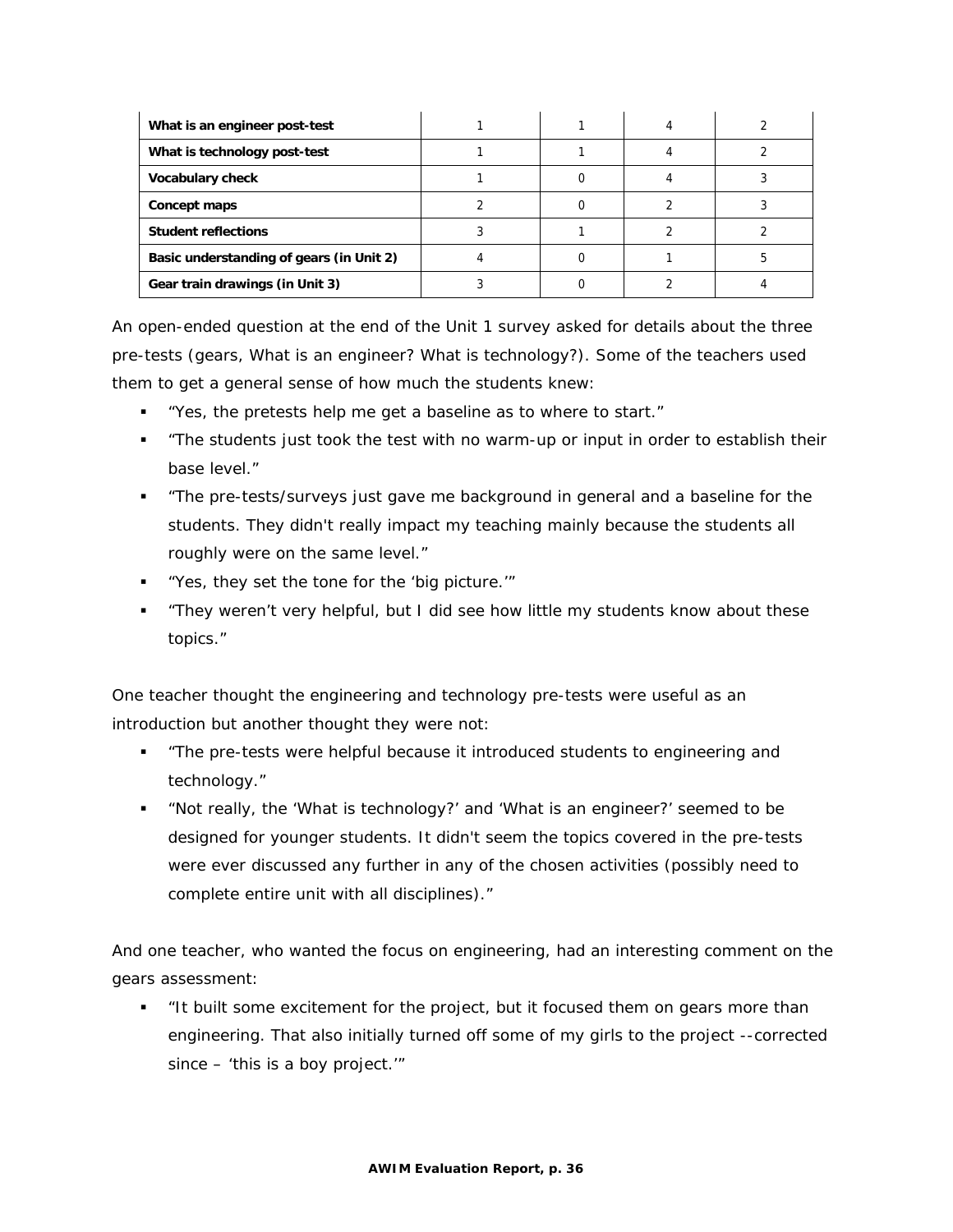### **Recommendations about the pre- and post-tests**

Gears pre-test: It is clear that less than half the students at all grade levels knew how gears work, so the gears pre-test could be useful in helping teachers diagnose their understandings of gears. However, teachers need instructions on how to integrate this pretest into the curriculum by teaching with the results.

What is an engineer? pre-post test: Although the engineering test did show a gradual expansion in understanding of what an engineer does, both over time and over the grade levels, it asks students to make some very fine distinctions between what is and what is not engineering, distinctions that we are not sure even an adult could (or should) make. If these were corrected, teachers might find this a useful pre-post test, particularly if prior knowledge of the results allow them to place their students' understanding on a continuum and if they then include discussions of engineering tasks in their curriculum.

What is technology? pre-post test: As for the technology test, it not only asks the students to make even more difficult distinctions, but it is not clear that considering anything manmade to be "technology" is a useful approach to the topic, or that "natural" products are not. Although teachers might find the answers to the open-ended questions useful in indicating how narrowly or broadly the students conceive of technology, there seem to be easier ways to do this.

### **Conclusion**

One goal of the evaluation was to address a series of broad questions. These questions, with the assessment to date, are as follows:

Curriculum design and implementation

• Can the adapted and condensed AWIM curriculum be implemented successfully? Is it logical and coherent from a teaching point of view? Can it be implemented in the allotted time?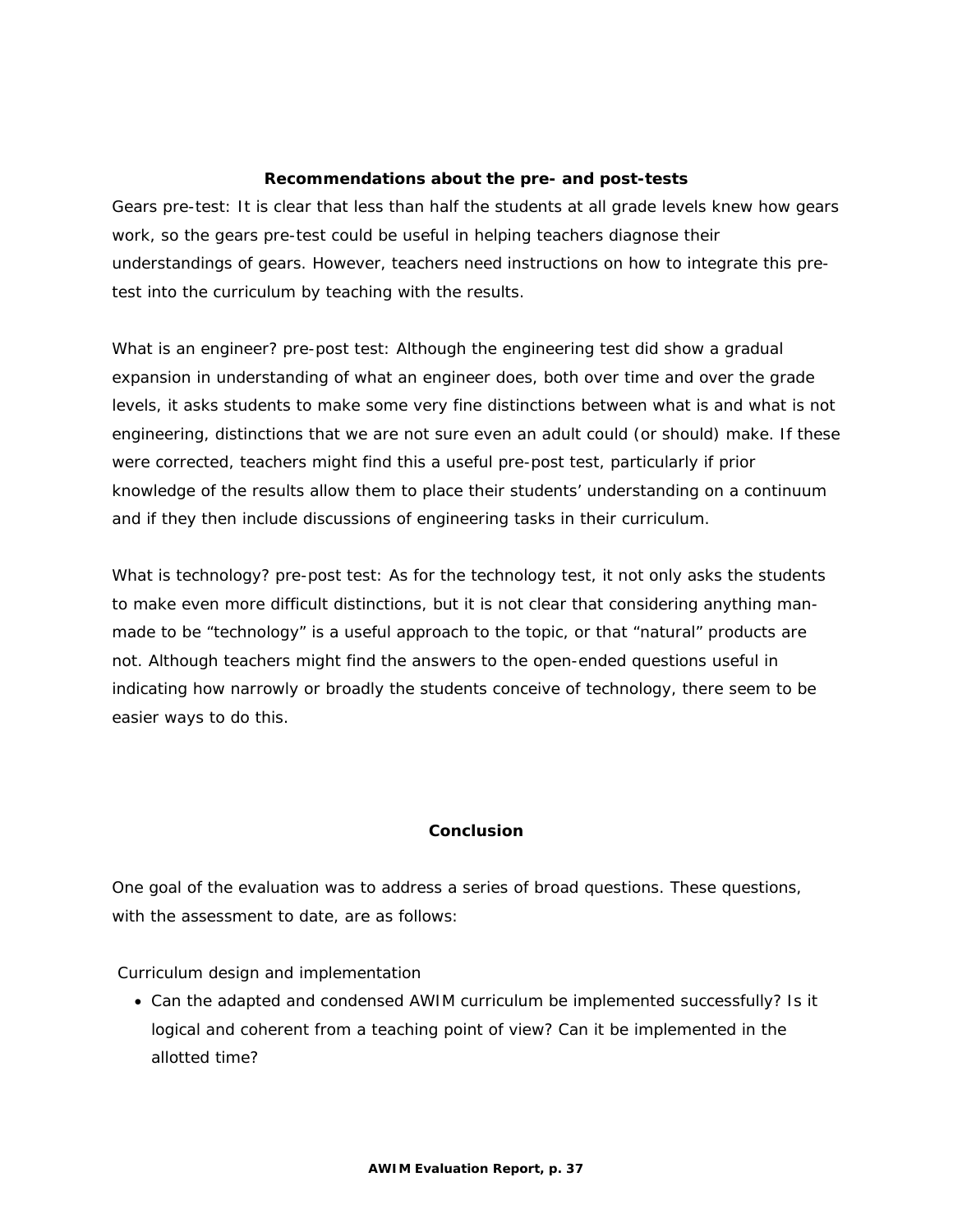*Answer:* The curriculum, which was condensed by CIESE to fit into four weeks, was greeted with approval by all the teachers who have responded to the surveys. However, all reported that they either took more than the allotted time or had to cut some items in order to make it fit. So the timeframe needs to be reviewed.

• How do teachers implement the AWIM curriculum? Is there fidelity to the AWIM curriculum as written? Are the teachers able to manage the implementation on their own? What role(s) do the CIESE support team play? *Answer:* One of the strengths of the curriculum is that teachers can implement it in different ways. However, it does seem that some teachers did not fully implement the iterative design process, for instance by not revisiting the concept maps and gear-train drawings, and also did not fully implement the unit on presentations. Not spending time on the presentations was generally because of time constraints, but not spent time on the iterative aspects of the design process was more likely to be because the students settled on one design and stuck with it, or because it was difficult to get them to stop the trial-and-error part of designing to take notes. Expectations should be clarified here.

Although the final survey did not ask about the CIESE support time, it appears to have been very important in giving the teachers the confidence to take on a new and complex curriculum, as well as in helping with various technical aspects.

- What additions do teachers feel they need to make to the AWIM curriculum in order to use it with their students? What other changes do they make and for what reasons? Answer: Overall, the teachers made very few changes and there was no particular pattern to the changes they did make.
- How familiar are teachers with the concepts covered in the AWIM curriculum? How many of them do they already teach? How does the AWIM curriculum fit with their existing school curricula? Does it replace parts of the syllabus, or is it an addition? *Answer:* None reported that they already teach all the concepts covered in the curriculum, but some reported that this was an excellent follow-up to the more basic material they already teach. All taught this as an addition to the existing syllabus, but one reason for that is that it was new material. If they were to teach it again, the